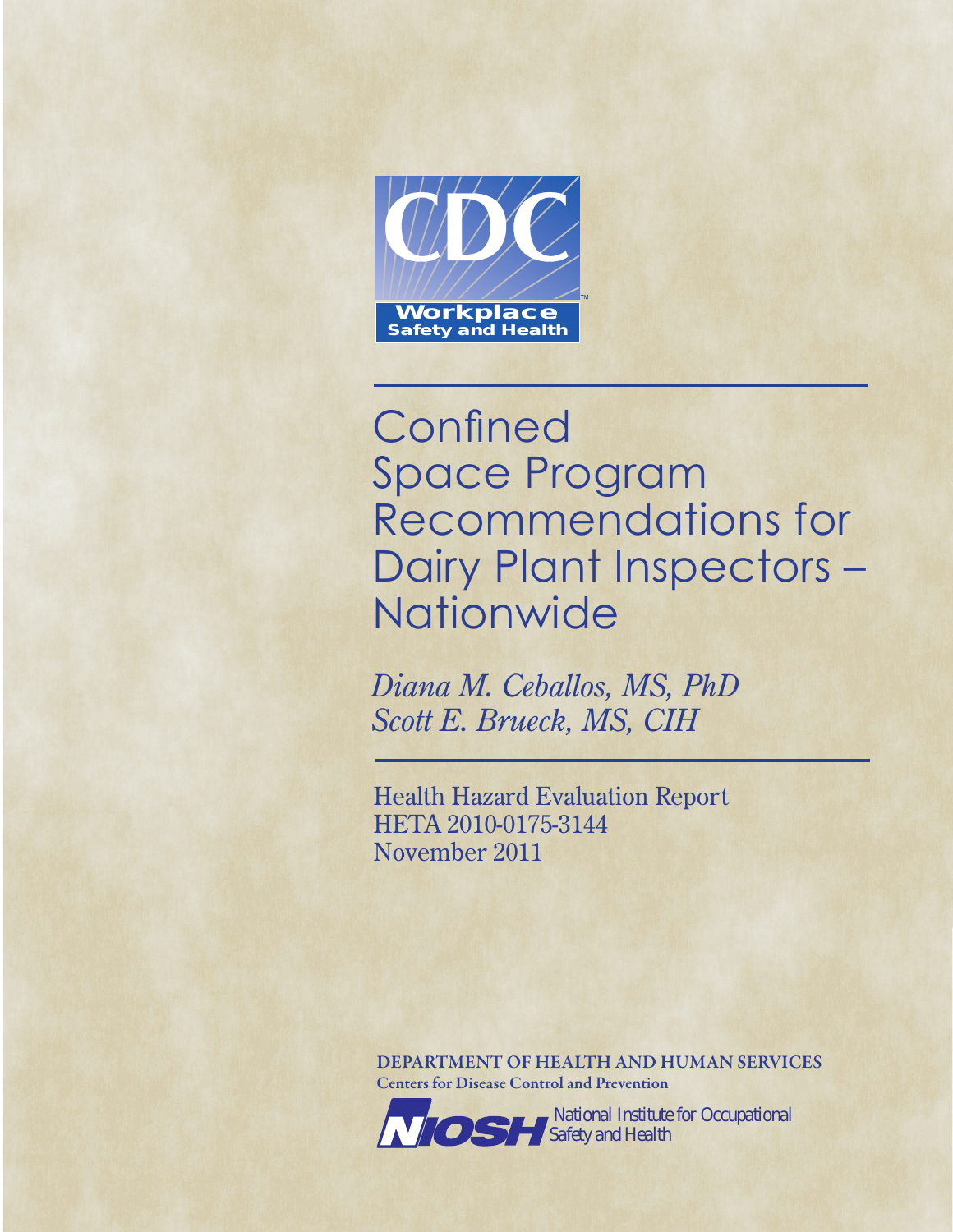**The employer shall post a copy of this report for a period of 30 calendar days at or near the workplace(s) of affected employees. The employer shall take steps to insure that the posted determinations are not altered, defaced, or covered by other material during such period. [37 FR 23640, November 7, 1972, as amended at 45 FR 2653, January 14, 1980].**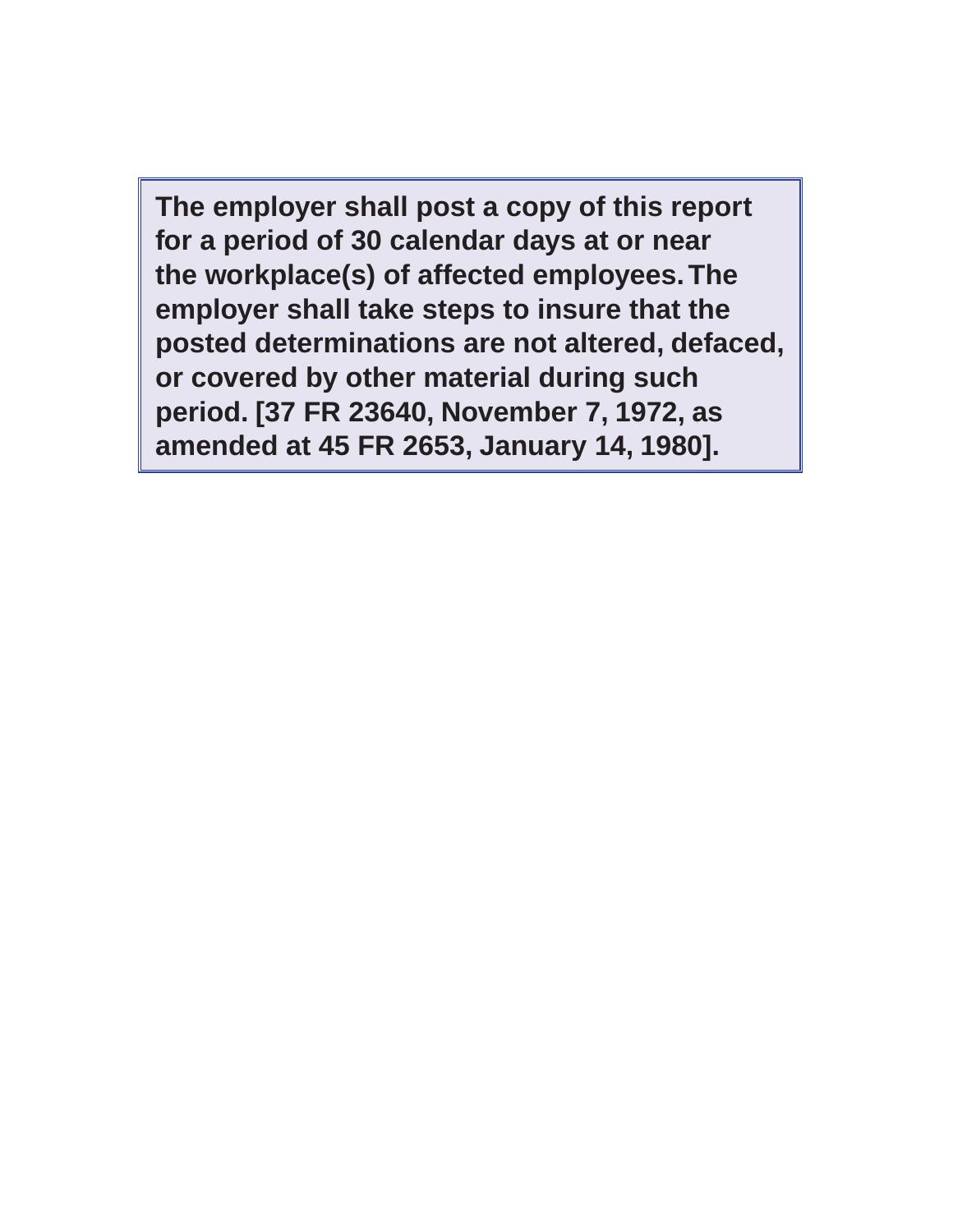## CONTENTS

| <b>REPORT</b>   |                                                      |
|-----------------|------------------------------------------------------|
|                 | Highlights of the NIOSH Health Hazard Evaluation iii |
|                 |                                                      |
|                 |                                                      |
|                 |                                                      |
|                 |                                                      |
|                 |                                                      |
|                 |                                                      |
|                 |                                                      |
|                 |                                                      |
| ACKNOWLEDGMENTS | Acknowledgments and Availability of Report 15        |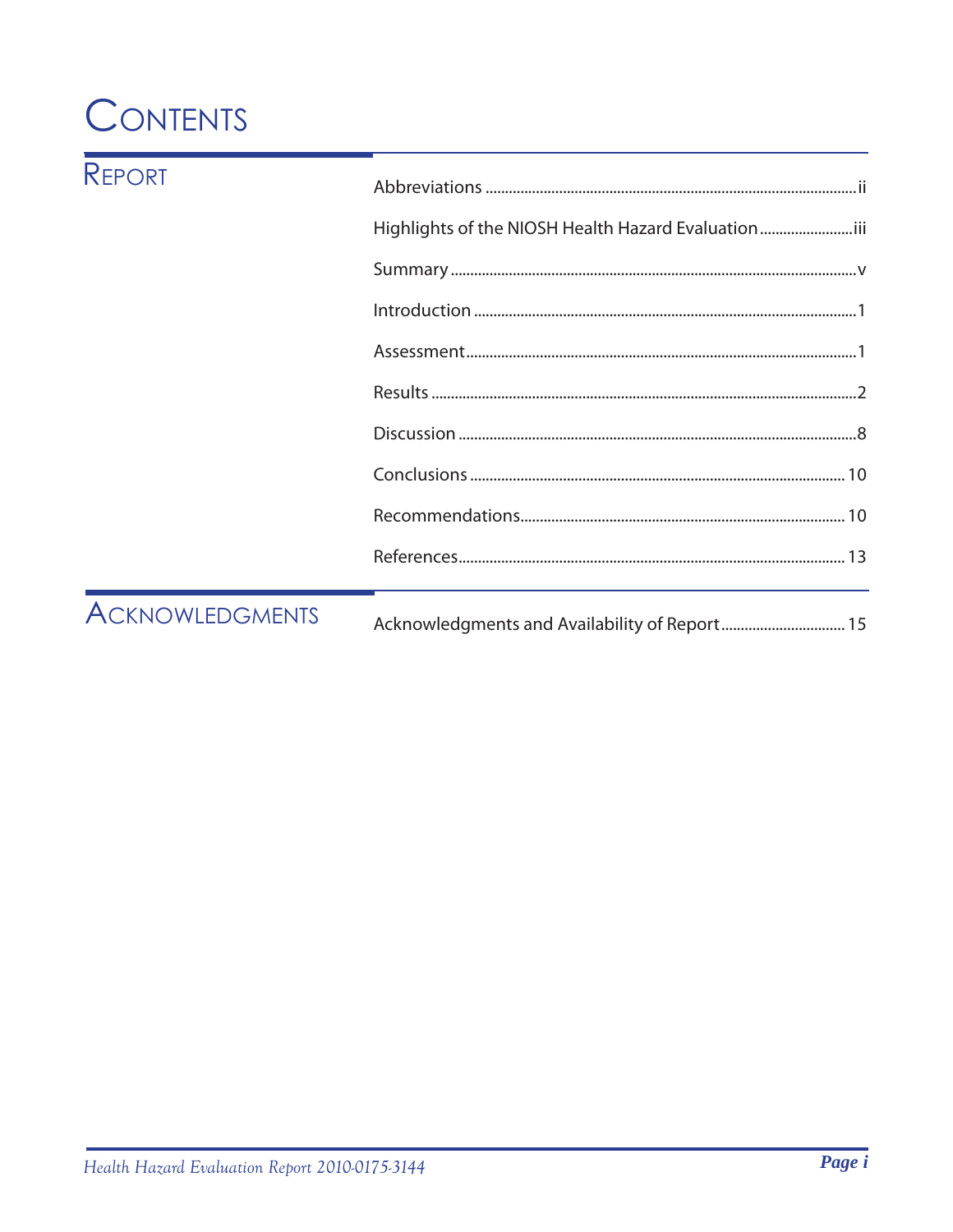### <span id="page-3-0"></span>**ABBREVIATIONS**

| Code of Federal Regulations                           |
|-------------------------------------------------------|
| Health hazard evaluation                              |
| Immediately dangerous to life and health              |
| Material safety data sheet                            |
| North American Industry Classification System         |
| National Institute for Occupational Safety and Health |
| Occupational Safety and Health Administration         |
| Personal protective equipment                         |
|                                                       |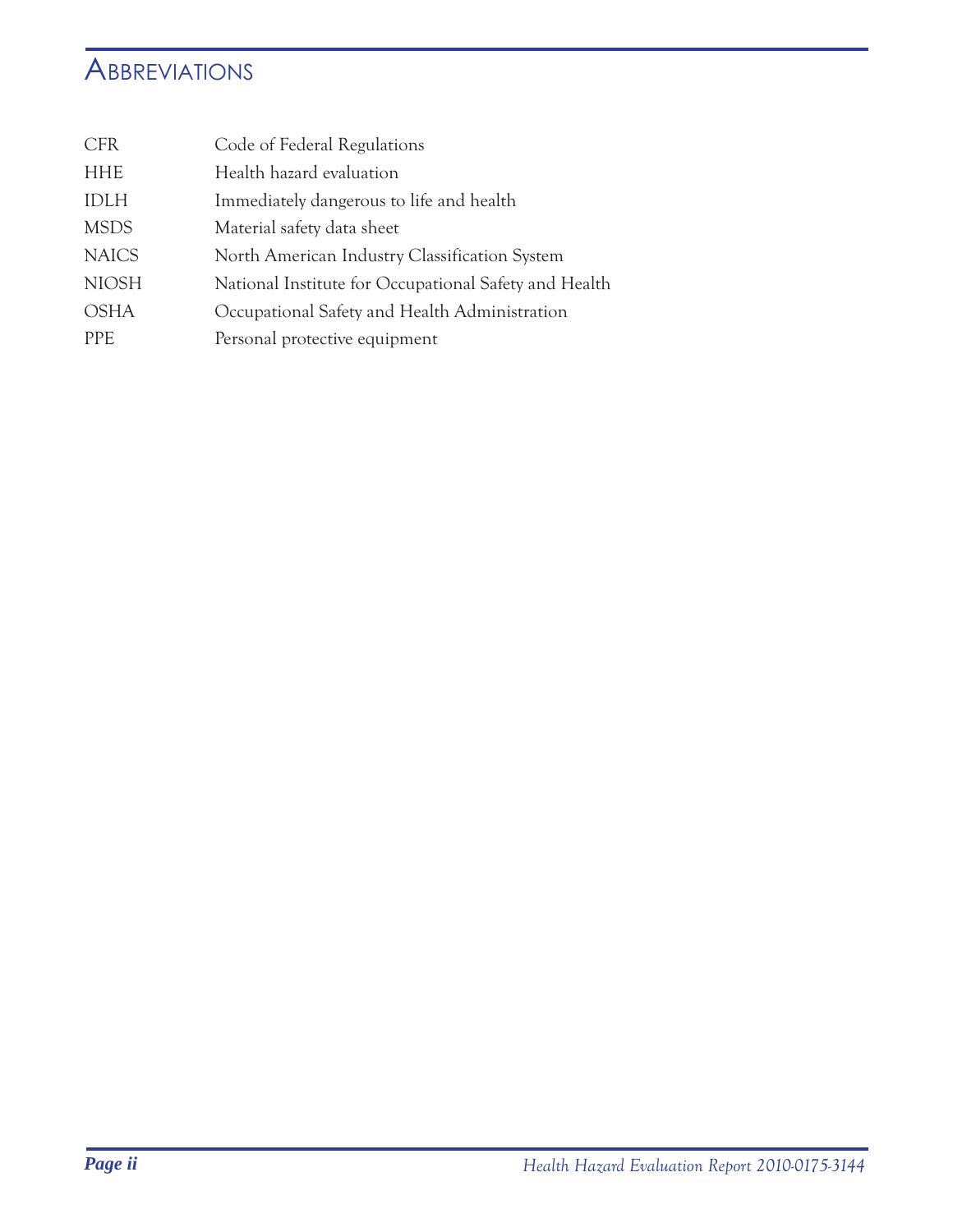### <span id="page-4-0"></span>Highlights of the NIOSH Health Hazard Evaluation

**The National Institute for Occupational Safety and Health (NIOSH) received a request for a health hazard evaluation from a manager of a federal agency to assess potential hazards encountered by the federal agency's dairy equipment inspectors during entry into confined spaces. The requestor was concerned about the potential risk of oxygen deficiency and off-gassing of cleaning and disinfection products during equipment sanitation surveys in dairy plants.**

#### *What NIOSH Did*

- **●** We visited two dairy plants in March 2011.
- **●** We learned about typical dairy plant processes and equipment.
- **●** We observed equipment sanitation surveys and reviewed survey forms.
- **●** We reviewed a draft confined space program provided by the federal agency.
- **●** We reviewed the confined space entry program at one of the dairies.
- **●** We interviewed seven of 13 equipment inspectors about confined space entries. We asked them about their entry procedure, how often they entered confined spaces, confined space training, and if they had any work-related health or safety concerns.

#### *What NIOSH Found*

- **●** Partial and whole body entries into permit-required confined spaces are common.
- **●** Equipment inspectors rely solely on the dairy plant's confined space entry program for their safety.
- **●** Equipment inspectors may not wear the proper personal protective equipment even when it is required by the dairy plant.
- **●** Dairy plants do not always inform equipment inspectors of their confined space program or rescue procedures.
- **●** Some dairy plants do not perform air monitoring before or during entry into confined spaces.
- **●** Equipment inspectors do not undergo annual training for confined space entry. When training is provided, it is not always relevant to the hazards of the dairy industry.
- **●** The draft confined space entry program provided by the federal agency was not complete. The program did not give specific information about confined space hazards or how to protect oneself when entering confined spaces in the dairy industry.
- **●** Equipment inspectors reported no injuries or health concerns related to entry into confined spaces.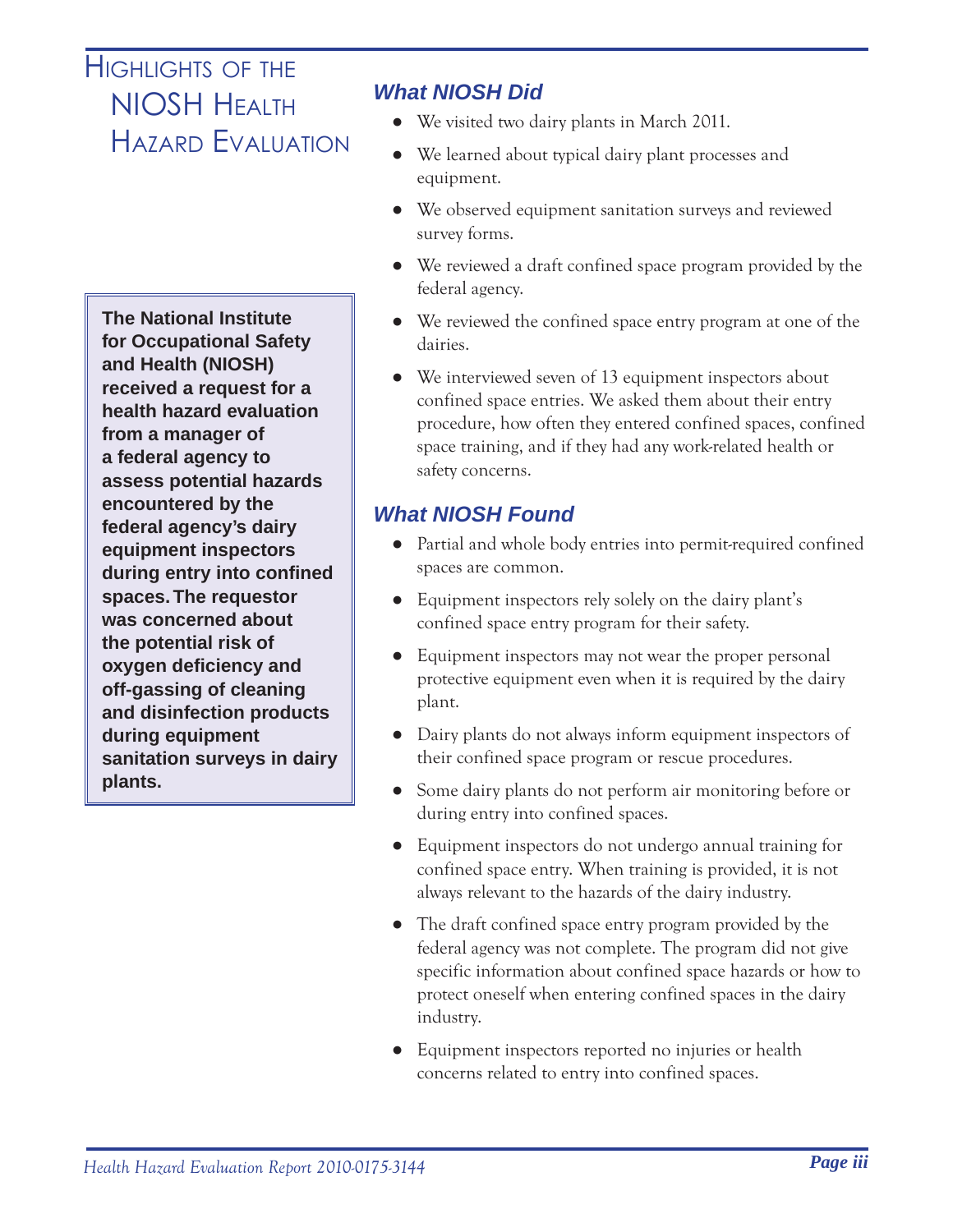<span id="page-5-0"></span>Highlights of the NIOSH Health Hazard Evaluation (continued)

#### *What Managers Can Do*

- **●** Treat all confined spaces as permit required.
- **●** Create specific confined space training for equipment inspectors in dairy plants.
- **●** Require all equipment inspectors to take annual confined space training.
- **●** Provide equipment inspectors with full body harnesses, lockout/tagout locks, confined space air monitors, and intrinsically safe flashlights.

#### *What Employees Can Do*

- **●** Take annual confined space training.
- **●** Review information about the plant's permit-required confined spaces before your visit.
- **●** Use appropriate safety equipment during equipment sanitation surveys. This should be done regardless of the dairy plant's requirements.
- **●** Review rescue procedures before making a full body entry into a confined space.
- **●** Ask dairy plants to follow proper procedures for confined space entry.
- **●** Monitor the air before making a confined space entry.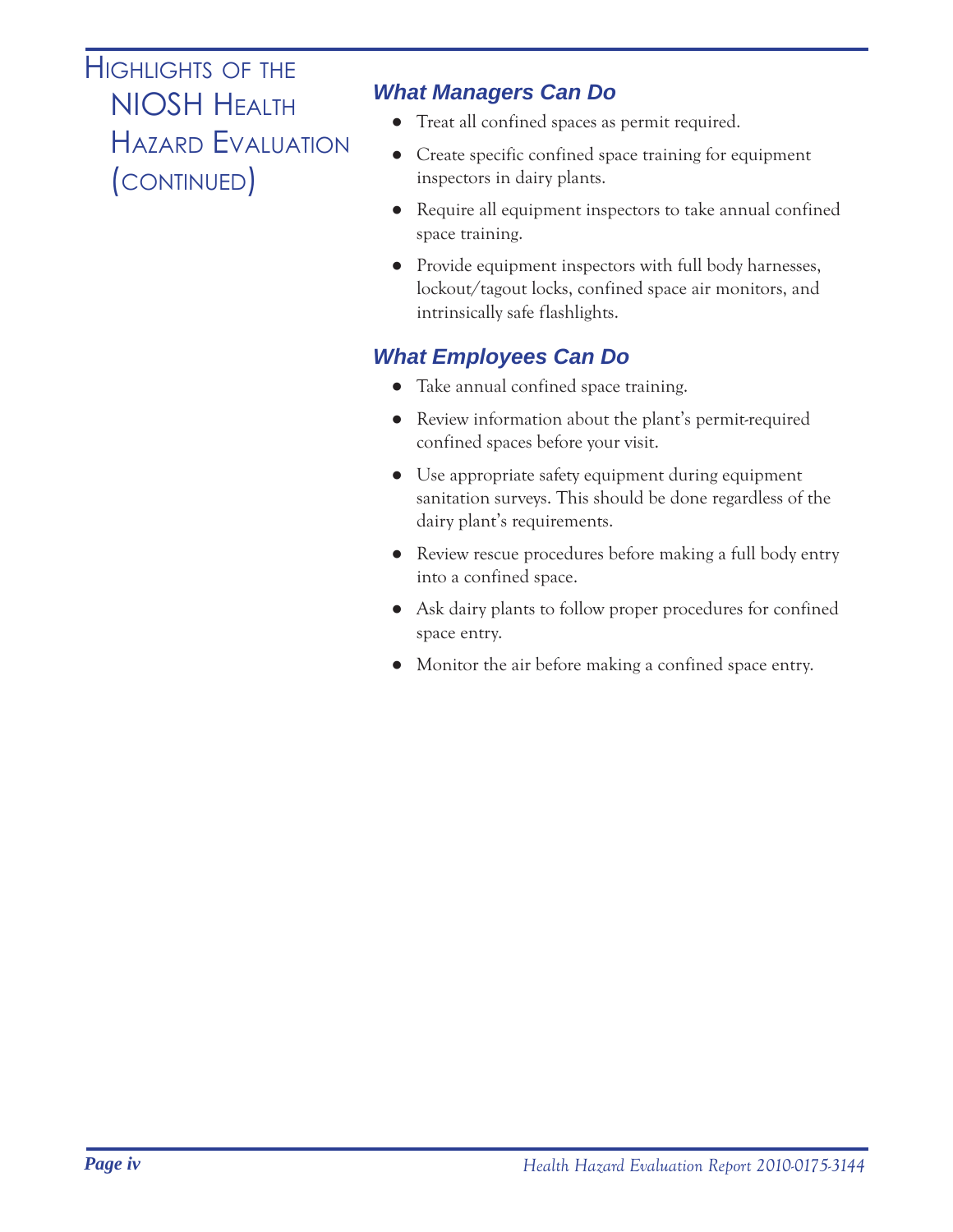### Summary

**NIOSH was asked by a federal agency to evaluate potential hazards encountered by its equipment inspectors during confined space entry in dairy plants. Confined space programs were also reviewed. We found potential exposures to oxygendeficient atmospheres, chemical disinfectants, and mechanical hazards. We determined that the agency's draft confined space program was insufficient and should be tailored to equipment inspectors in the dairy industry. Recommendations were made to minimize confined space hazards.**

NIOSH investigators evaluated a federal agency's confined space program for equipment inspectors in dairy plants on March 1–2, 2011, after receiving a request from the agency's health and safety manager. The requestor was concerned with potential exposures to oxygen-deficient atmospheres and off-gassing of cleaning and disinfection products during equipment sanitation surveys in dairy plants. No health concerns were specifically reported. We toured one dairy plant on March 1, 2011, to learn about dairy plant processes and equipment. We evaluated typical procedures during an equipment sanitation survey on March 2, 2011, at a second dairy plant. We also reviewed the agency's draft written confined space program and interviewed equipment inspectors about their confined space practices and work-related health and safety concerns.

We learned that dairy plants within the United States are increasing in size, which usually means more confined spaces in a plant. We observed six partial permit-required confined space entries (head and arm/hand into a vessel manhole for less than a minute) by an equipment inspector. We also observed several inspected pieces of equipment that were not confined spaces. The equipment inspector was accompanied at all times by plant personnel and usually wore a lab coat, safety glasses, hearing protection, bump cap, and a hair net, and used a high-intensity portable flashlight.

We found the agency's draft confined space program hard to understand because much of it was written using legal jargon. Also, the program was not specific to the dairy industry and did not include rescue procedures in case of an emergency during an equipment sanitation survey.

Our interviews with equipment inspectors revealed that they routinely entered permit-required confined spaces during equipment sanitation surveys but were not always familiar with the permit-required confined space and rescue procedures of the dairy plants. Although equipment inspectors usually wore the PPE required by the dairy plant they were inspecting, we observed instances where equipment inspectors did not follow all of the plant's requirements (for example, not wearing safety glasses or a bump cap when entering a confined space).

We recommend that the equipment inspectors obtain information about the plant's permit-required confined spaces before visiting a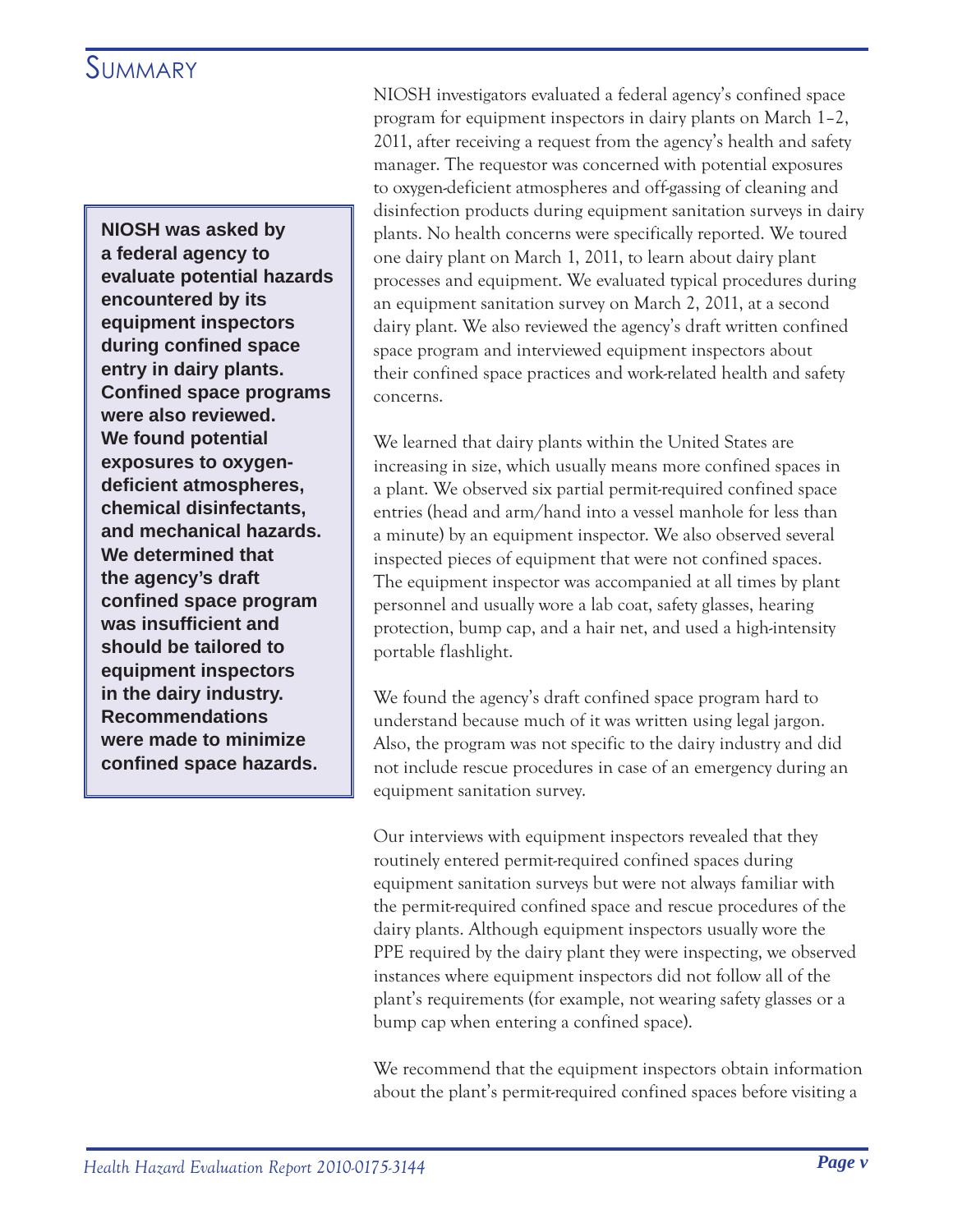# **SUMMARY**

(CONTINUED) dairy plant. This may include, but is not limited to, a copy of the plant's written confined space entry program, recent calibration plant's written confined space entry program, recent calibration of the plant's confined space air monitoring equipment, and information on confined space emergency and rescue plans.

> We recommend that the agency tailor its confined space program to the equipment and hazards found in the dairy industry, including rescue procedures. The agency should provide equipment inspectors with adequate PPE, calibrated air monitors, and yearly training in confined space entry specific to the dairy industry. Equipment inspectors should follow plant PPE requirements and permit-required confined space procedures during equipment sanitation surveys. We recommend that equipment inspectors use a bump cap with a chin strap, safety glasses, and intrinsically safe flashlights. Inspectors should also have lockout/tagout locks and full-body harnesses.

Keywords: NAICS 926140 (Regulation of Agricultural Marketing and Commodities), confined space, chlorine, survey, dairy products, oxygen deficiency, cleaning products, disinfection products, mechanical hazards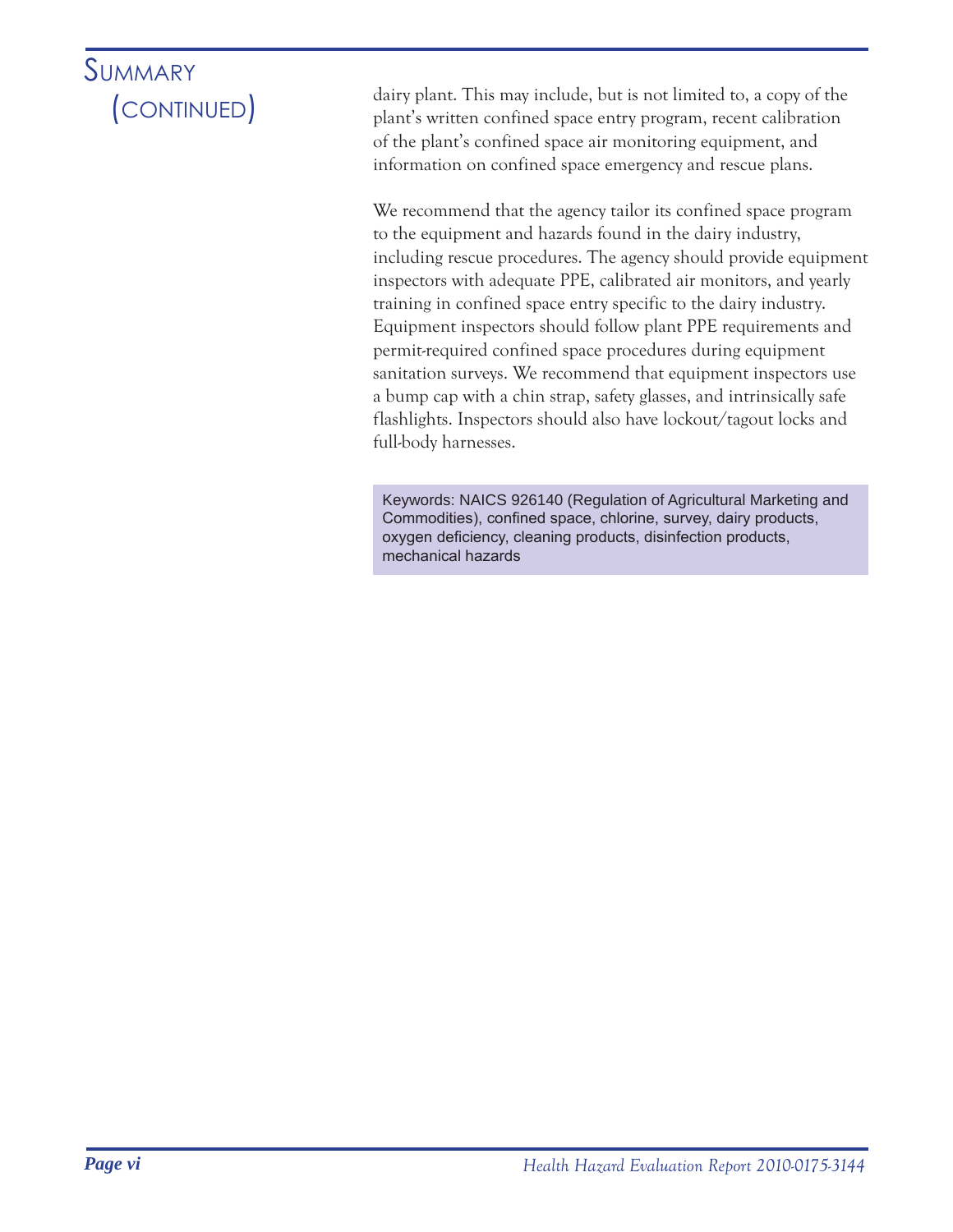#### <span id="page-8-0"></span>**INTRODUCTION**

On March 1–2, 2011, we responded to a request for an HHE from the health and safety manager of a federal agency. The requestor was concerned about partial and full entries into confined spaces during equipment sanitation surveys in dairy plants and about potential hazards including oxygen deficiency and off-gassing of cleaners and disinfectants. No specific health concerns were reported. The agency had 13 equipment inspectors nationwide who visited different dairy plants throughout the year; each equipment sanitation survey lasted 1–3 days.

We visited two dairy plants to learn about typical processes and equipment and to observe activities during a typical equipment sanitation survey. We also interviewed six equipment inspectors by phone to ask about confined space entry practices, confined space training, and health and safety concerns during surveys. On March 21, 2011, we sent an interim letter to the agency manager and an employee representative.

We toured two dairy plants under normal operating conditions to better understand production processes, types of equipment used in the industry, and typical activities performed by an equipment inspector during an equipment sanitation survey. At both plants we met with employer and employee representatives to discuss the HHE request. On March 1, 2011, we toured a cheese and whey plant that had 225 employees. We asked employees and managers about typical confined space procedures for contractors/inspectors including entry permit, air monitoring, PPE use, training, and emergency rescue procedures.

On March 2, 2011, we visited a dry milk plant that had 125 employees. We observed work processes, work practices, and workplace conditions and spoke with employees, including one equipment inspector. We observed the dry milk plant equipment sanitation survey performed by the equipment inspector and procedures for entry into confined spaces. We asked dairy plant employees about typical confined space procedures for visitors/ contractors including entry permit, air monitoring, PPE use, training, and emergency rescue procedures. We reviewed the plant's written confined space program, copies of the confined space entry permits issued the day of our visit, written procedures for entry to specific equipment, and MSDSs of the chemicals used to clean the confined spaces inspected. We also reviewed a draft

### **ASSESSMENT**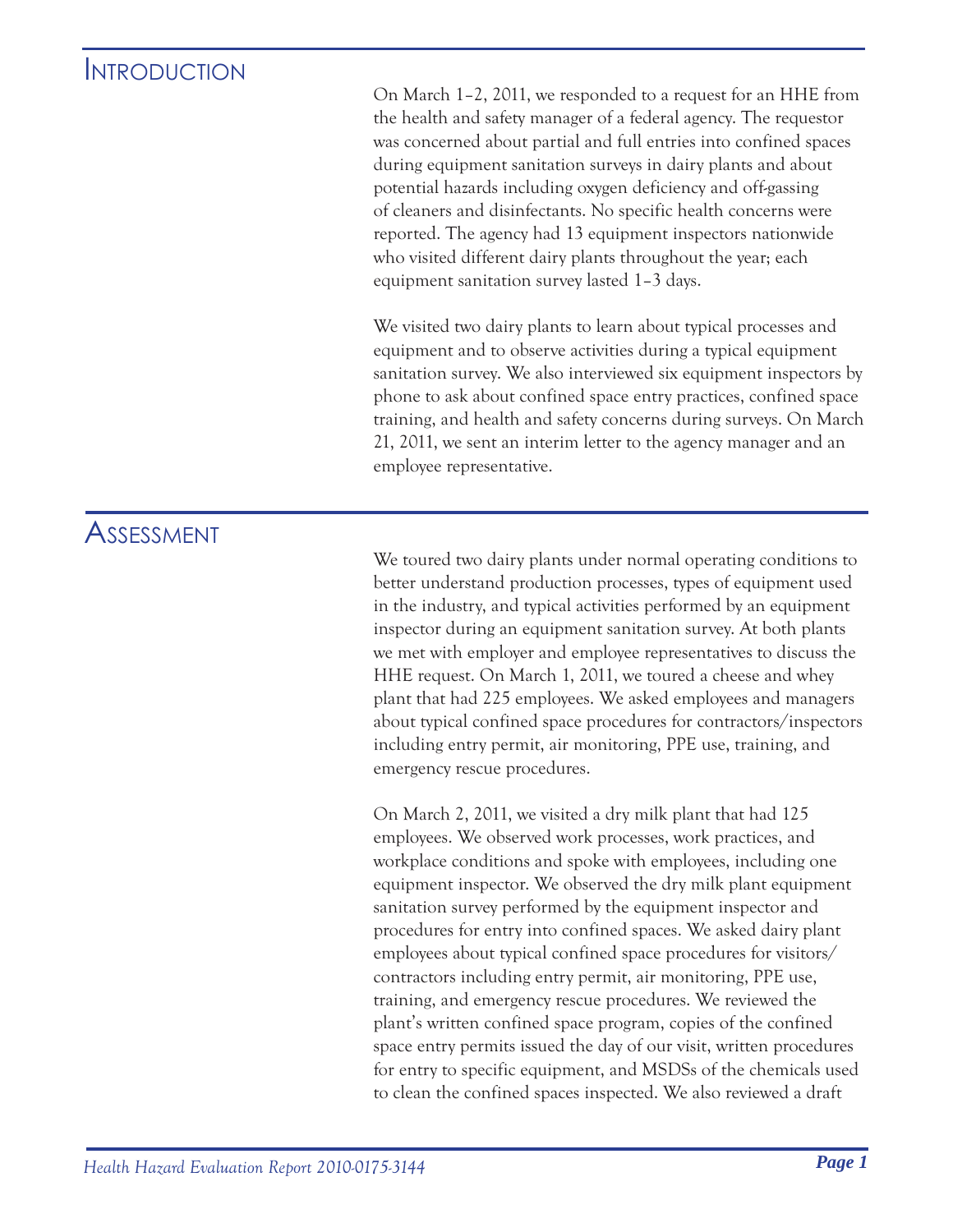## **ASSESSMENT**

(CONTINUED) written confined space program provided by the federal agency along with the forms that equipment inspectors used while doing the equipment sanitation survey. Finally, because we had the opportunity to only talk to one equipment inspector during our site visits, we also randomly contacted six equipment inspectors or supervisors by phone. We interviewed them about confined space hazards encountered when they performed equipment sanitation surveys and asked about their training and work-related health and safety concerns.

#### **RESULTS**

We learned in our visit on March 1, 2011, that cheese producers use either open or closed cheese vats and that equipment inspectors in large-scale production facilities encounter many confined spaces. During our visit on March 2, 2011, entry into confined spaces was only necessary when the equipment inspector was unable to see all of the processing equipment from outside the space. The equipment was inspected during the plant's first shift. We learned that equipment sanitation surveys were usually performed after the equipment had been sanitized; therefore surveys were often performed during the night shift when sanitation was likely scheduled. The equipment inspector was always accompanied by one to three plant personnel.

According to the equipment inspector, only partial entry into a confined space was usually necessary. However, complete entry into a confined space was sometimes required for the equipment inspector to be able to see all of the internal processing components.

On March 2, 2011, we observed the equipment inspector entering six permit-required confined spaces. Several pieces of inspected equipment were not considered confined spaces. During this equipment sanitation survey the equipment inspector wore a fullbody harness and lifeline provided by the plant for fall protection on a catwalk during a partial permit-required entry survey of a milk tanker (Figure 1); the other five permit-required entries during this survey did not require fall protection or retrieval equipment. During these confined space entries the equipment inspector placed his head and one arm and shoulder inside the space (Figure 2). The equipment inspector did not wear safety glasses during the survey of the vessels. However, the dry milk plant's safety policy was for all employees and visitors to wear safety glasses. We noted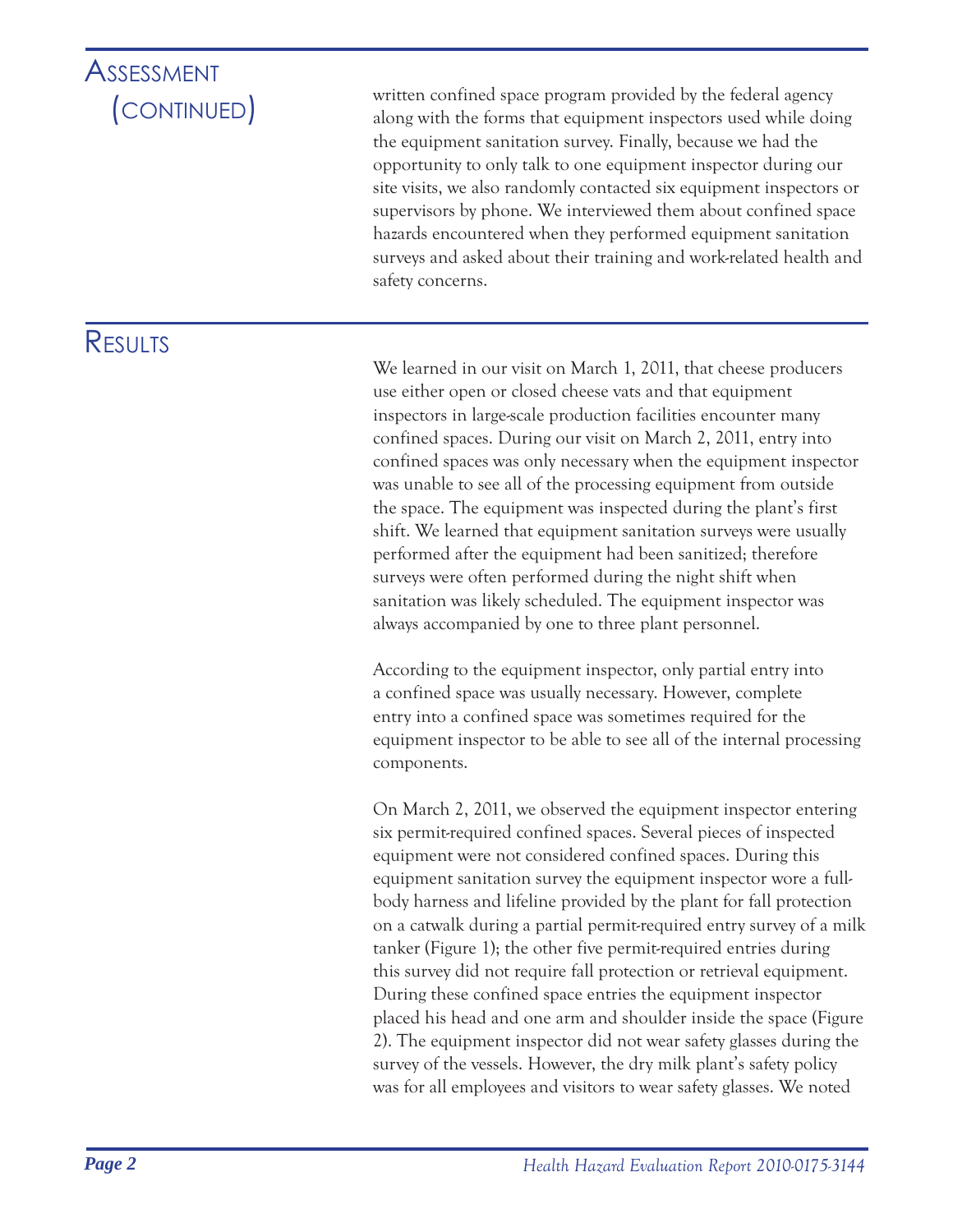## **RESULTS** (continued)



Figure 1. Equipment inspector partially enters a milk tanker while wearing a full-body harness provided by the plant.



Figure 2. Equipment inspector makes a partial entry into a cream tank.

that the equipment inspector usually removed his bump cap when looking into a confined space so that the bump cap would not fall off his head.

In some instances there was inadequate communication of entry procedures between the plant employees and the equipment inspector before confined space entry. In one instance, the equipment inspector began entering a confined space, but the plant safety manager stopped him because the space was not yet ready for entry as the permit had not been issued yet.

All the permit-required confined spaces where the inspector performed partial entry had been sanitized prior to entry using clean-in-place procedures, which are procedures used to avoid disassembly or partial disassembly of dairy production vessels [Schmidt 2011]. The clean-in-place supply line usually included thermal and chemical sanitation. Thermal sanitation involves flushing with hot water or steam at a specified temperature and contact time, while chemical sanitation involves the use of an approved chemical sanitizer at a specified concentration and contact time [Schmidt 2011].

The two plants we visited had different confined space emergency rescue procedures. One plant relied on the local fire department, while the other plant used an onsite emergency response team. Because procedures can differ between dairy plants, equipment inspectors must be familiar with the emergency rescue procedures at each facility.

#### **Review of Written Confined Space Programs**

#### *Dairy Plant Written Confined Space Program*

The written confined space program for the dairy plant was detailed, easy to read, and customized to the needs of the plant. All confined spaces in this plant were treated as permit-required confined spaces, as recommended by NIOSH [NIOSH 2011]. The written plan included a list of all the confined spaces and the hazards within each space. The following is an example of the hazard listing for a milk silo:

- (1) Product supply line: suffocation if product enters the silo while an employee is inside
- (2) Clean-in-place supply line: chemical or hot water burns or suffocation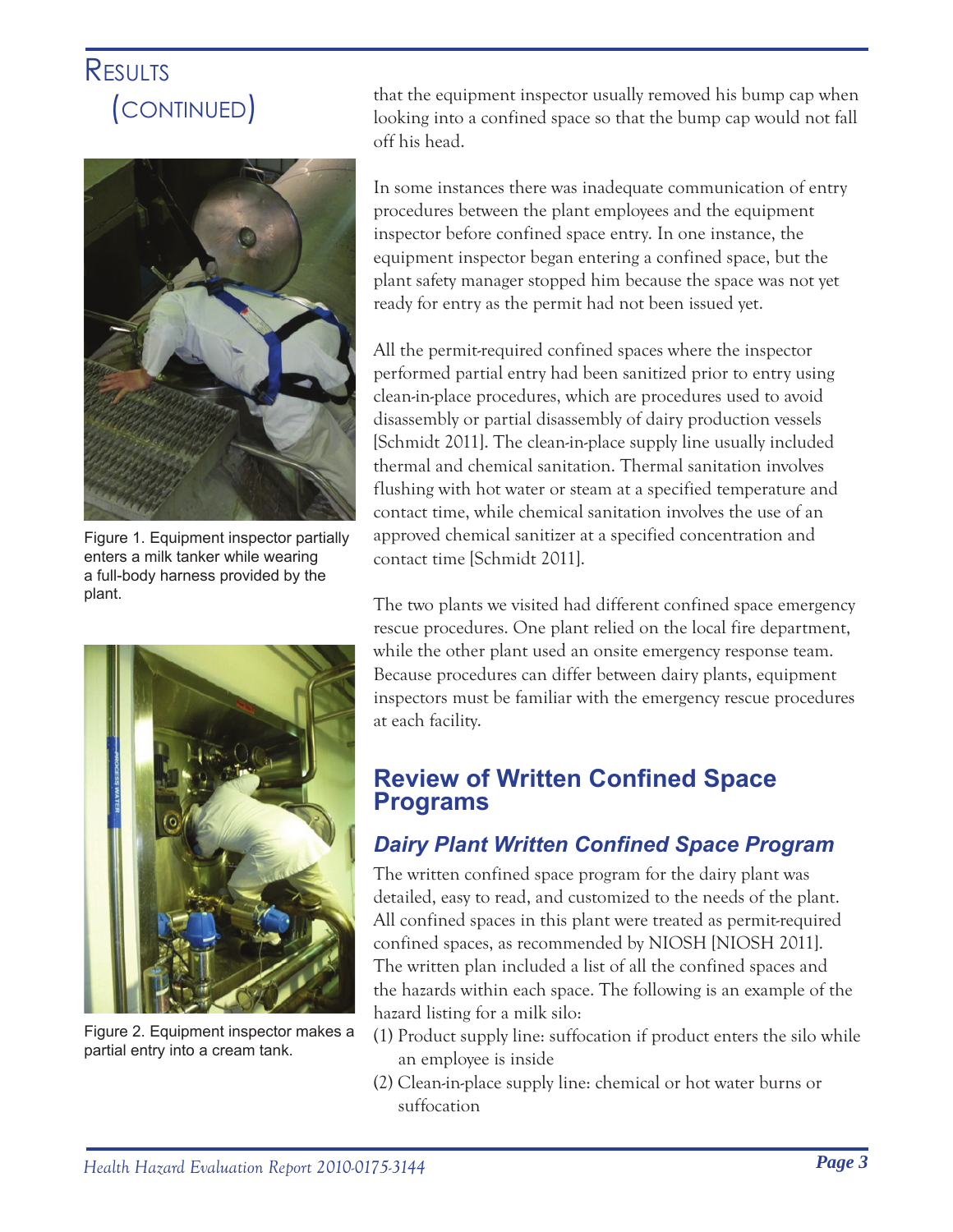- (CONTINUED) (3) Mechanical agitator: pinch points, amputations, lacerations, and death
	- (4) Slips and falls: slippery surface on the tank's floor from the fat in milk
	- (5) Hazardous atmospheres: various kinds of hazardous atmospheres that may exist in a confined space
	- (6) Conductivity: electrical tools
	- (7) Chemicals: incompatibility and reactivity

The written program contained general entry procedures for typical hazards common to most equipment (e.g., oxygen-deficient or enriched, flammable atmosphere, and contaminated atmospheres) and specific procedures for processing equipment. We reviewed specific confined space entry procedures for a vapor separator, evaporator, milk tankers, and silo. All the procedures contained detailed entry descriptions, including photos. Equipment was rinsed with cold water after cleaning and before entry to minimize chemical hazards from cleaners and reduce slippery surfaces. Equipment was de-energized using lockout/tagout procedures and the atmosphere was tested for oxygen, carbon monoxide, hydrogen sulfide, and flammability levels with a 4-gas meter before entry. The dairy plant program included guidance for in-house and contract rescue procedures.

The confined space permit form used by the plant met the basic requirements of OSHA 1910.146. The permit included basic but essential information such as date and time, purpose of entry, personnel, emergency phone numbers, hazards expected, isolation checklist, safety precautions (PPE and communication), atmospheric testing (calibration date and air monitor result), and authorization. The plant was also in the process of updating this to a more detailed permit format. Permits in partial entries were properly completed. Because no whole body entries were conducted during our visit, we were not able to compare with partial entries.

Five MSDSs for equipment cleaning products used in the plant listed sodium hydroxide, sodium hypochlorite, nitric acid, phosphoric acid, sulfuric acid, and propionic acid. These are typical chemicals used in food processing [Schmidt 2011]. Sodium hydroxide (caustic soda) is a highly alkaline detergent used in many clean-in-place systems [Schmidt 2011]. In the dairy plant cleaning products, sodium hydroxide comes mixed with a solution of sodium hypochlorite (bleach). Chlorine compounds (like bleach)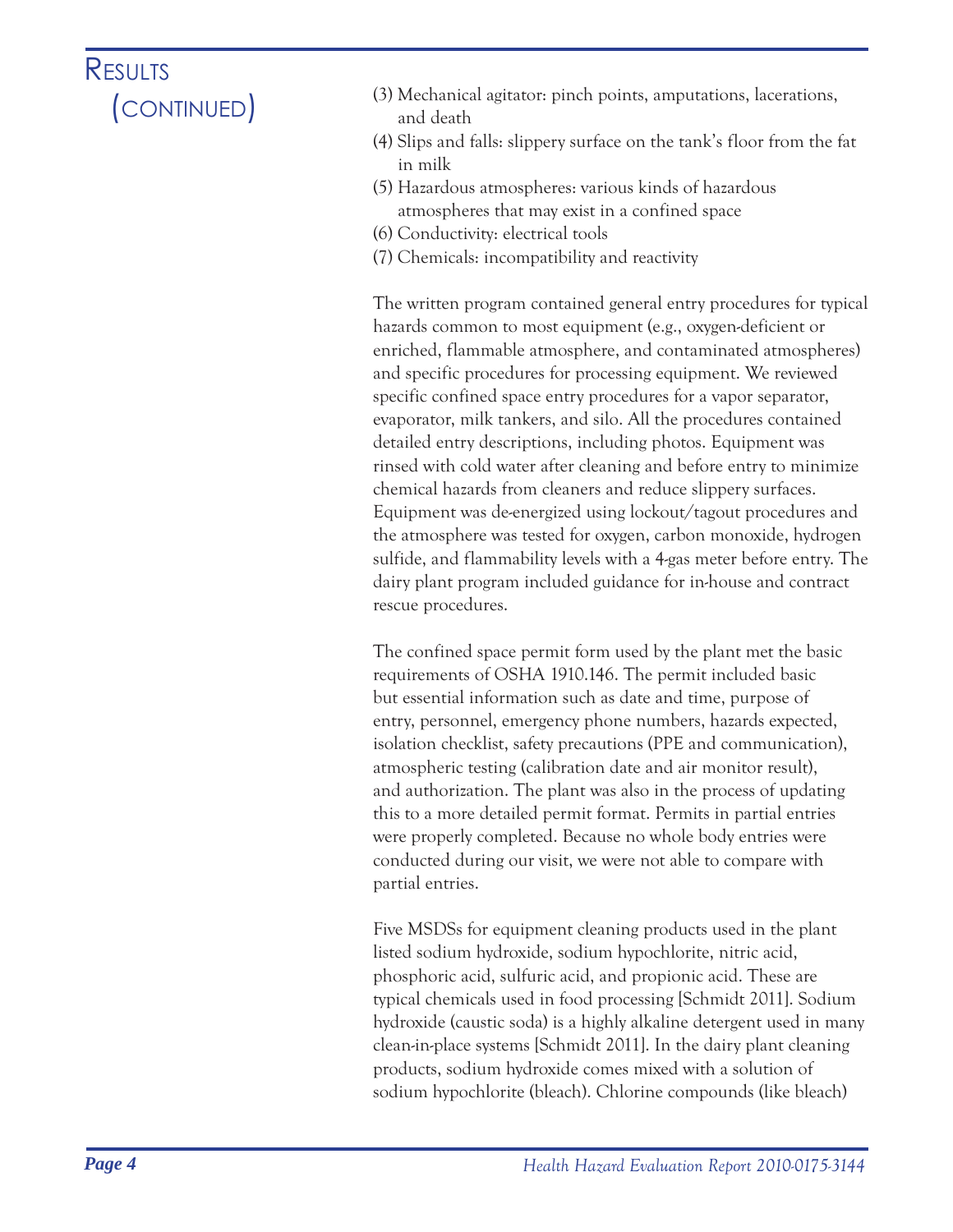(CONTINUED) are the most commonly used sanitizers in food processing and<br>
and handling applications because of their broad germicidal spectrum handling applications because of their broad germicidal spectrum [Schmidt 2011]. When bleach is mixed with detergents (known as chlorinated detergents), the bleach acts like an oxidizing agent to clean protein residues. The inorganic and organic acids listed in the MSDSs account for common acid detergents that are often used in a two-step sequential cleaning regime with alkaline detergents for the prevention or removal of stone films like milk stone [Schmidt 2011].

> The health and safety disadvantages to the use of alkaline and acid solutions are that they are corrosive, can cause burns, and are very reactive. Chlorine compounds can also initiate corrosion of many metal surfaces (especially at higher temperatures) [Schmidt 2011]. Health and safety concerns with bleach are skin irritation and mucous membrane damage in confined areas [Schmidt 2011]. At low pH (below 4.0), possibly caused by the use of acids, chlorine gas in lethal concentrations can form [Schmidt 2011].

#### *Federal Agency Draft Written Confined Space Program*

We found that the draft written confined space program for the agency was generalized to any industry or equipment and not specific to the hazards that may be encountered in the dairy industry. The draft program also contained legal jargon, making it difficult to understand. In addition, rescue procedures for equipment inspectors working in confined spaces in a dairy plant were missing from the program.

#### **Employee Interviews**

We interviewed seven of 13 equipment inspectors; six were interviewed by phone and one in a personal interview during our March 2, 2011, field visit. Equipment inspectors had worked an average of 21 years (range 9 to 30 years) and most performed one to three equipment sanitation surveys per week. Some supervisory equipment inspectors only did a few equipment sanitation surveys a year. All equipment inspectors visited a wide range of dairy facilities. All equipment inspectors reported that throughout the whole equipment sanitation survey process they were accompanied by one or three company personnel to answer questions about food safety, production, and equipment entry.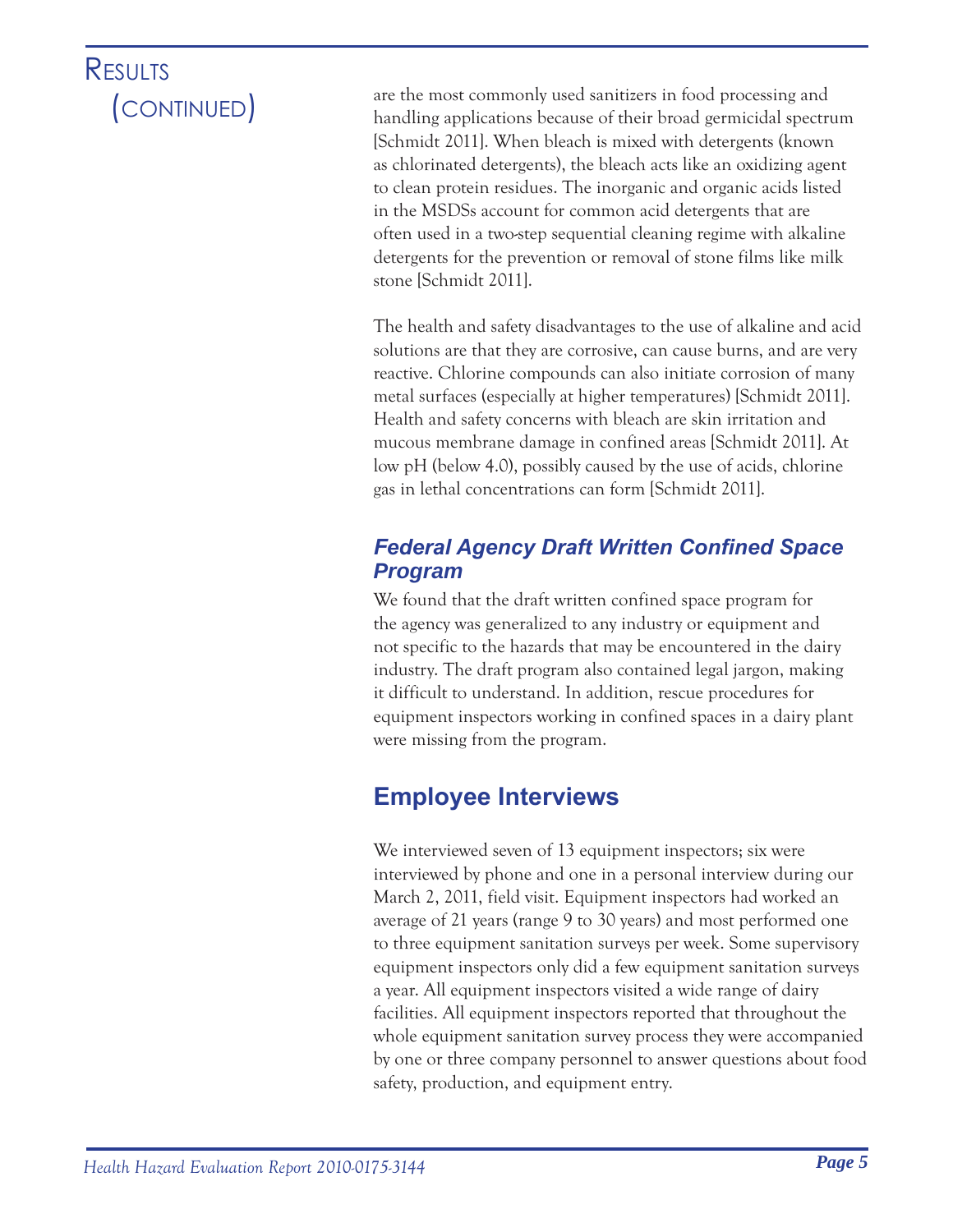Equipment inspectors indicated that more confined space entries<br>
Lead been performed in the past especially full body entries. Some had been performed in the past, especially full body entries. Some equipment inspectors commented that more stringent safety regulations in dairy plants had discouraged confined space entries during sanitary surveys. Most equipment inspectors said they still regularly performed full body entries, with some stating they always had one or more full entries during an equipment sanitation survey. Some equipment inspectors said that full entries were performed sporadically when there was a need (e.g., need to further check internal structural integrity or cleanliness of the equipment). Equipment inspectors stated that they would more likely consider fully entering a confined space if the dairy plant equipment had cooled down after cleaning. Equipment inspectors reported remaining in a confined space from 1 to 10 minutes. Equipment inspectors reported full entries into the following confined spaces: milk tankers, cream tanks, evaporators, silos, driers, double enclosed cheese vats, and storage tanks.

> All equipment inspectors reported performing partial confined space entries (usually head and sometimes hand, arm, and shoulder). One equipment inspector estimated that 80% of the equipment inspected could be categorized as a confined space and that a small plant could have up to nine vessels requiring partial entries; large plants would have more. Equipment inspectors reported from two to ten partial confined space entries per day during an equipment sanitation survey. Estimates of the duration for partial confined space entries ranged from 30 seconds to a few minutes and included entries into milk tankers, evaporators, and silos.

> Equipment inspectors reported that they entered into a confined space to further assess cleanliness and construction of the equipment and look for potential cracks, films, or product build up. All inspectors used a flashlight during entry to help them properly see inside the space. Inspectors reported that their flashlights were not intrinsically safe and were bought by the equipment inspectors and compensated by the agency. Most used small but high powered emitting diode flashlights. Some described their flashlight as a "pen light" or "3 cell Maglite®."

> Equipment inspectors reported compliance with the dairy plant's PPE requirements. Inspectors reported occasionally wearing a body harness when conducting a full confined space entry. Body harnesses were typically provided by the dairy plant. Partial entries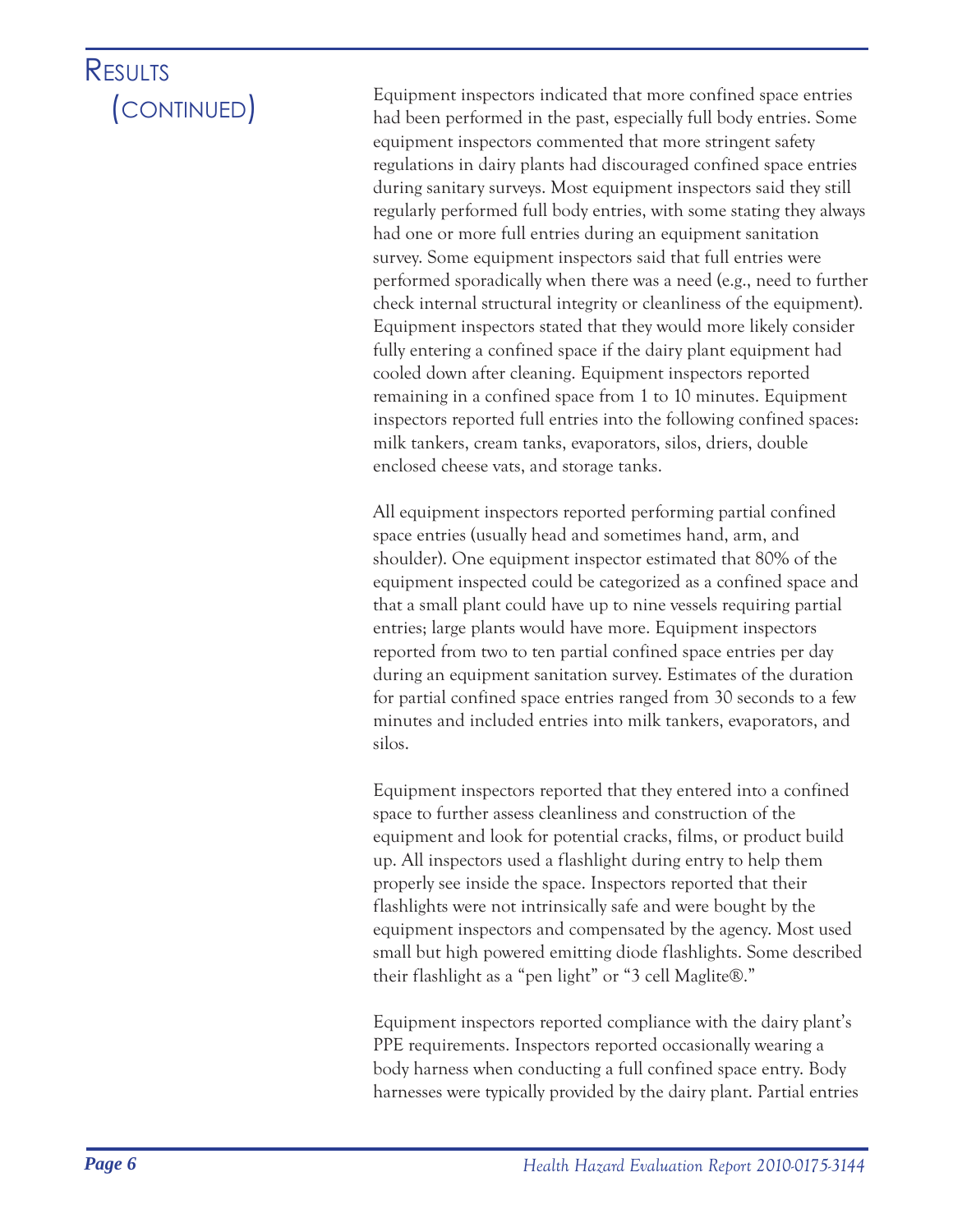(CONTINUED) usually required a bump cap, hair net, lab coat, safety glasses, ear<br>plugs, and occasionally shoe covers. Some equipment inspectors plugs, and occasionally shoe covers. Some equipment inspectors reported removing the bump cap before entering the confined space to avoid losing it inside the equipment. Some equipment inspectors had their own lock for lockout/tagout of equipment.

> Some but not all equipment inspectors were familiar with procedures for entry into confined spaces. However, some equipment inspectors were not sure if dairy plants performed air monitoring before entering a confined space and were not familiar with procedures or equipment used during air monitoring for entry into confined spaces. Most were familiar with lockout/tagout procedures before entering into a confined space. Further, several equipment inspectors believed that air monitoring and permit issuing were needed only for full body entries and not for partial entries.

> Many equipment inspectors believed that safety awareness in the dairy industry had increased over the years, and they felt safe at their jobs. One inspector suggested that supervisors encouraged them to make decisions on safety, so equipment inspectors felt empowered. Some suggested that safety is learned primarily through experience on the job. All equipment inspectors agreed that training was last given during the national meeting 2 to 3 years ago. Most equipment inspectors supported annual confined space refresher training, especially because national meetings are no longer held annually. Some specified that it would be ideal to provide online training on confined space so that it was more convenient. Many suggested that training should be tailored to the needs of the dairy industry, with specific examples of the hazards and procedures for the typical equipment that they inspect. One suggested creating a video that shows proper entry into confined spaces commonly encountered in the dairy industry.

Equipment inspectors reported no health concerns related to work. Some described concerns not related to confined space like "bad air" at one facility and a pump that was not locked. An equipment inspector described an incident many years ago in which he fully entered an enclosed cheese vat and had difficulty breathing. The inspector promptly and safely exited the vat, and continued the equipment sanitation survey.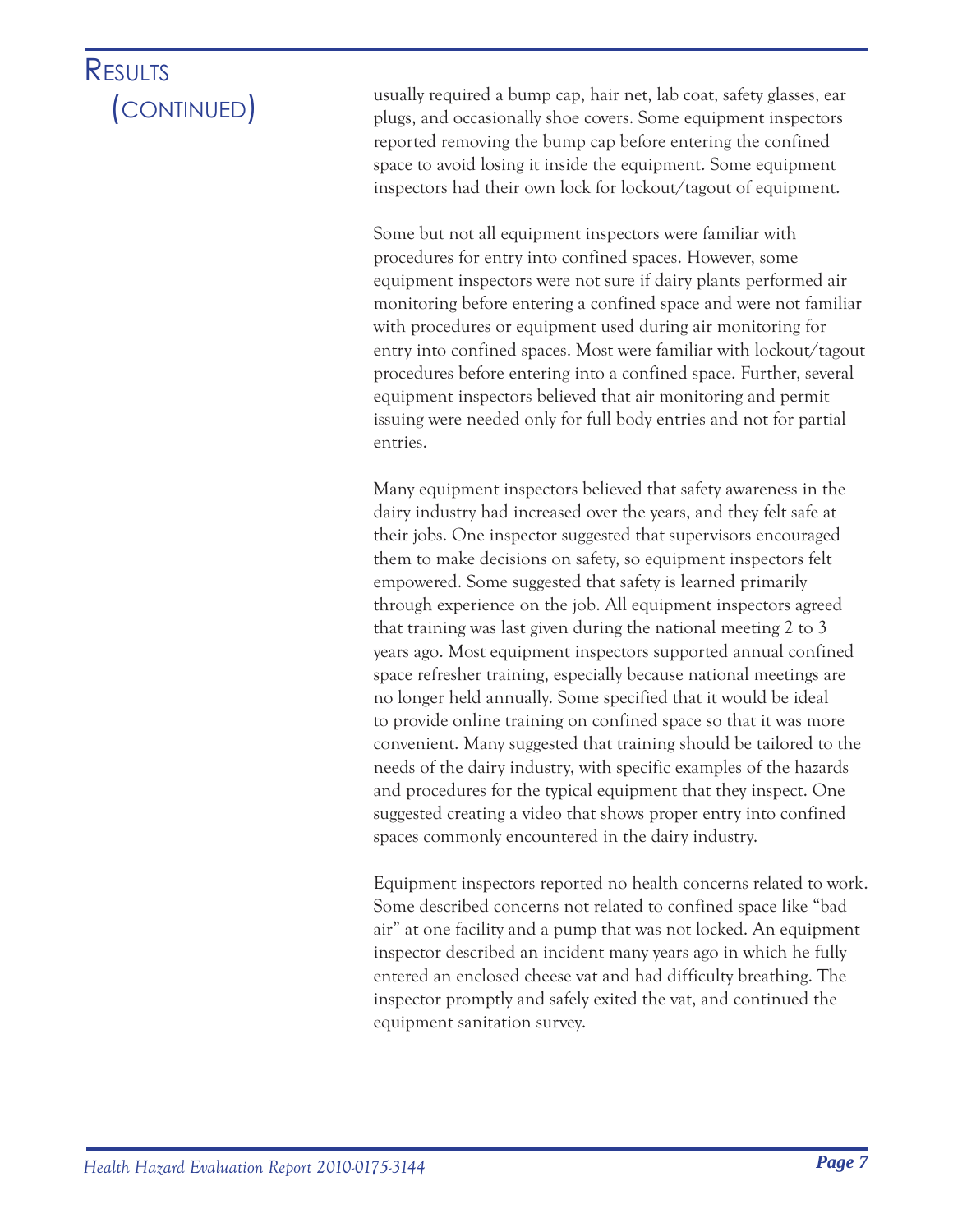### **DISCUSSION**

U.S. domestic dairy consumption has grown over the last 20 years, with increases in population and per capita consumption of dairy products [Cessna 2011]. The increase in production usually translates into larger production plants with an increased number of confined spaces.

OSHA's confined space regulations can be found at 29 CFR 1910.146 [OSHA 2011a]. OSHA defines a confined space as a space large enough to physically enter, has limited entry and exit, and is not designed for continuous human occupancy. OSHA classifies confined spaces as permit required when one or more of the following conditions are met:

- (1) The space contains or has the potential to contain a hazardous atmosphere.
- (2) The space contains material that could engulf someone in the space.
- (3) Internal configuration is such that the entrant could be trapped or asphyxiated.
- (4) The space contains any other recognized serious safety or health hazard.

Under the OSHA confined space regulation, requirements for dairy plant equipment inspectors would be similar to those for contractors. When a plant arranges to have a contractor perform work that involves confined space entry, the following requirements apply: informing the contractor of the facility's permit spaces and their hazards, advising the contractor on confined space precautions and procedures, coordinating entry operations, and debriefing the contractor regarding any hazards created or confronted during and at the end of the entry. The contractor's responsibilities are to obtain any available information about the permit space hazards and entry operations of the plant, coordinate operations with them, and inform the plant of any hazards created or confronted during or at the end of the entry. The OSHA confined space standard does not specify a frequency of training, only that adequate training is provided prior to assignment to confined space entry operations.

NIOSH defines a confined space as a space that by design has limited openings for entry and exit, unfavorable natural ventilation that could contain or produce dangerous air contaminants, and that is not intended for continuous employee occupancy [NIOSH 2011]. In the NIOSH confined space criteria document, confined spaces are classified on the hazard potential or existing hazard.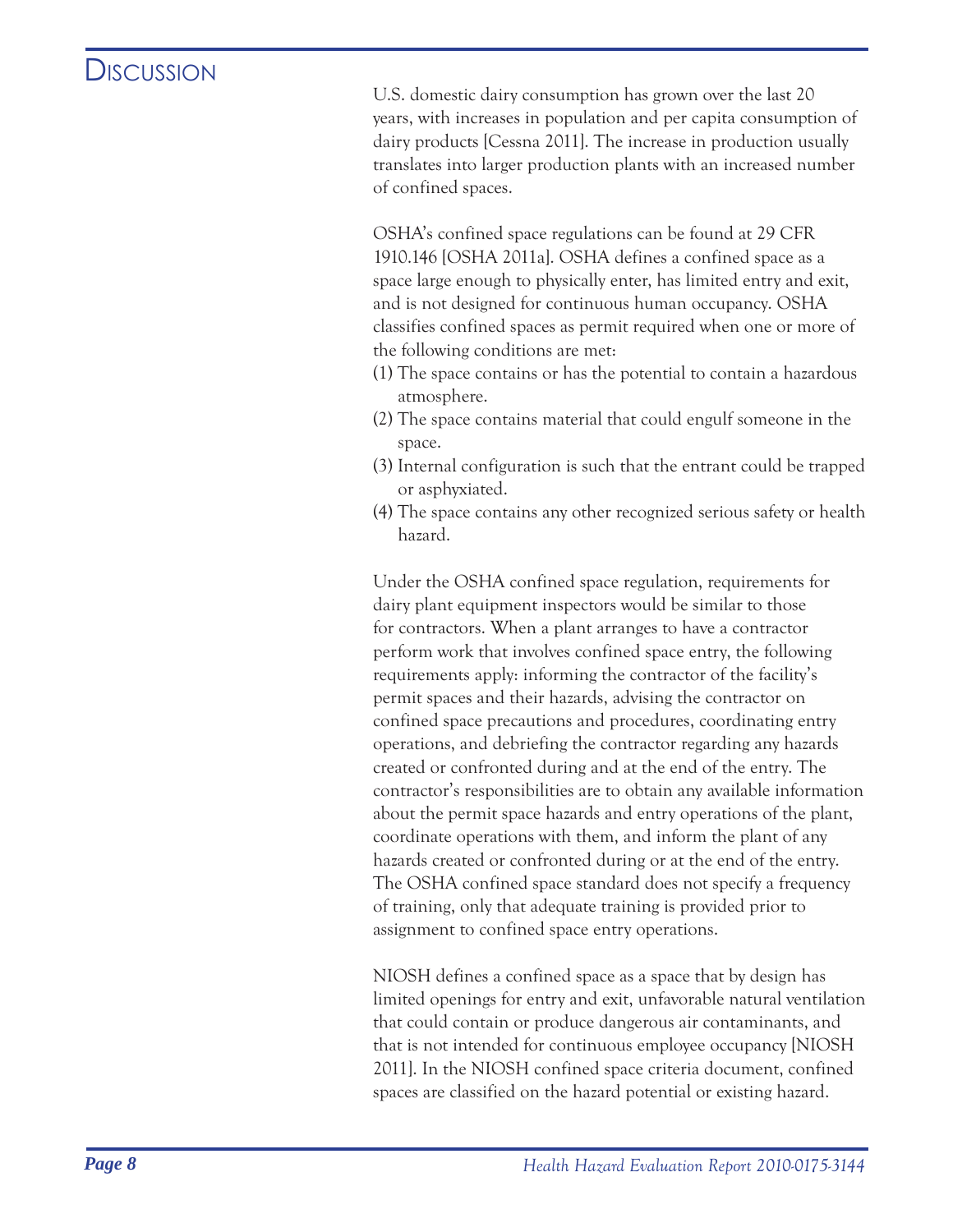## **DISCUSSION**

Confined spaces are divided into three classes: class A (IDLH),<br>class B (dangerous but not IDLH), and class C (a potential haza class B (dangerous but not IDLH), and class C (a potential hazard). All three classes require atmospheric testing [NIOSH 2011]. Continuous monitoring of the confined space is required for class A and optional for class B and C. Unlike OSHA, NIOSH recommends an entry permit system and the use of rescue procedures for all three confined space classifications. Classes A and B require a standby person equipped with a self-contained breathing apparatus. For class C spaces, rescue personnel must use supplied air or self-contained breathing apparatus to remove victims. NIOSH recommends training at least annually for any confined space entry [NIOSH 2011].

> Considering that most confined spaces inspected by equipment inspectors in the dairy industry are permit-required confined spaces defined by OSHA and NIOSH [OSHA 2011a, NIOSH 2011], the agency could manage entry into confined spaces for equipment inspectors by following the OSHA standard for permitrequired confined spaces (29 CFR 1910.146) [OSHA 2011a]. The OSHA standard does allow a permit-required space to be reclassified as a non-permit-required space [OSHA 2011a, OSHA 2011c]. However, to make this determination, the employer must document the basis for determining that all hazards in a permit space have been eliminated [OSHA 2011a, OSHA 2011c]. On the basis of our observations of the dairy processing equipment in this evaluation, we assume that an equipment inspector, at a minimum, would need to document proper lockout/tagout procedures and air monitoring before entry.

Alternatively, the agency could follow NIOSH guidance and recommend that equipment inspectors treat all confined space entries (both full and partial) as permit required [NIOSH 2011]. The advantages of this approach are reduced confusion in distinguishing between permit-required and non-permit-required confined spaces and documentation of each entry.

Because the quality of confined space programs differs throughout the industry, equipment inspectors should have the option of using an agency provided and calibrated air monitor before confined space entries. It can be used when the plant does not conduct its own air monitoring or to verify that the plant's air monitoring results are accurate. The former procedure is used by OSHA compliance officers before entering a confined space [OSHA 2011b]. Additionally, having equipment inspectors involved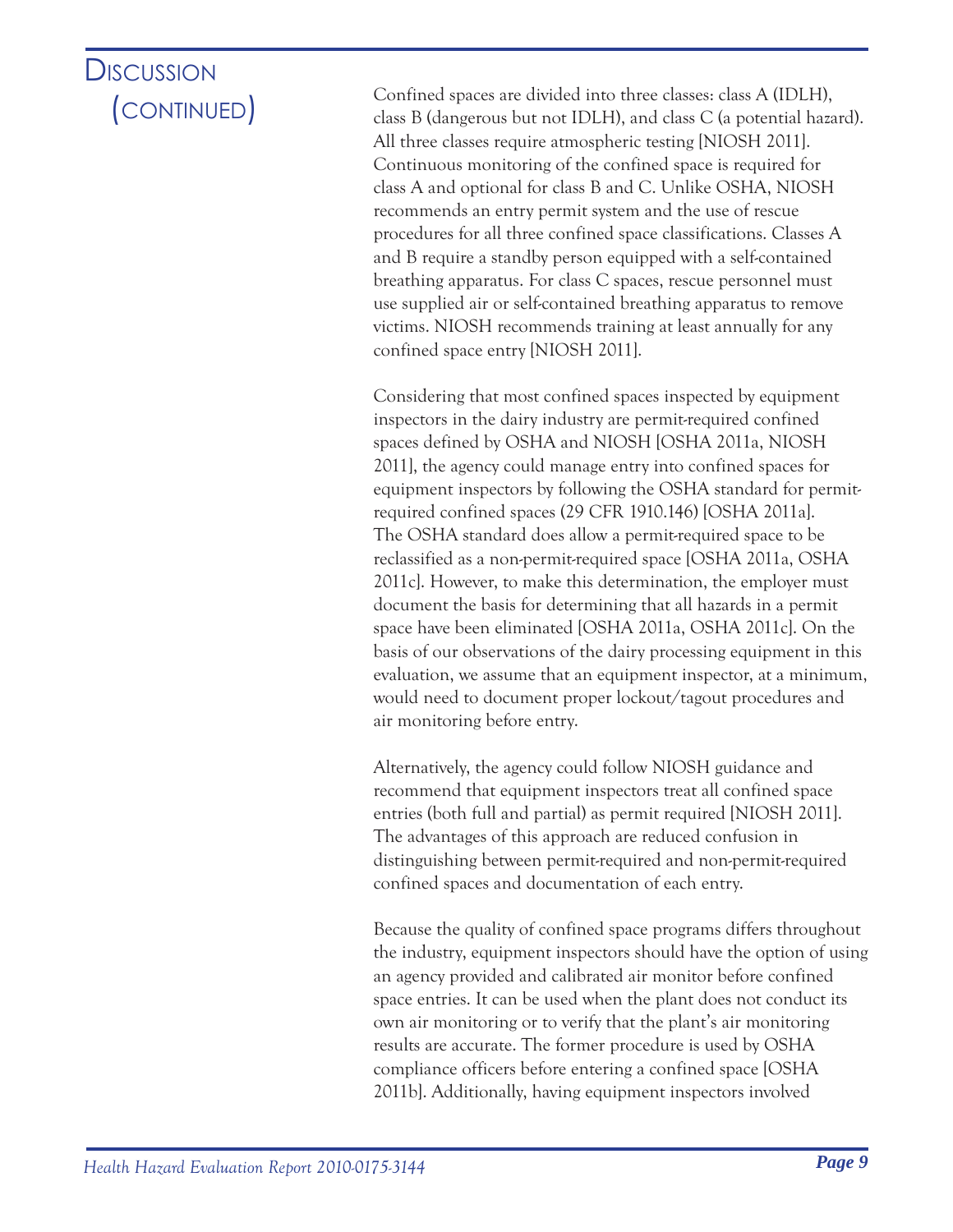### **Discussion** (continued)

in the confined space permit issuing procedure may improve communication with the plant's safety personnel in determining when it is safe to enter. The agency would need to obtain air monitors and provide specific training in their use.

### **CONCLUSIONS**

On the basis of our site visits and the interviews with equipment inspectors, we conclude that equipment inspectors in dairy plants routinely enter into OSHA permit-required confined spaces when performing equipment sanitation surveys. These entries involve partial or whole body entries to assess the cleanliness and maintenance of dairy processing equipment. Some entries were performed without having had a permit-required confined space entry permit completed. Additionally, not all equipment inspectors are sufficiently trained in confined space hazards and procedures, may not have the necessary entry equipment and PPE, and are not always familiar with confined space entry and rescue procedures of the dairy plant. Our review of the federal agency confined space program suggests that the written draft was too general and lacked information regarding specific hazards faced by equipment inspectors in the dairy industry and proper rescue procedures.

#### Recommendations

On the basis of our findings, we recommend the actions listed below to create a more healthful workplace. We encourage the agency to use a labor-management health and safety committee or working group to discuss the recommendations in this report and develop an action plan. Those involved in the work can best set priorities and assess the feasibility of our recommendations for the specific situation at the agency. Our recommendations are based on the hierarchy of controls approach. Some of these recommendations were provided to management and employee representatives in an interim letter dated March 22, 2011.

#### **Engineering Controls**

Engineering controls reduce exposures to employees by removing the hazard from the process or placing a barrier between the hazard and the employee. Engineering controls are very effective at protecting employees without placing primary responsibility of implementation on the employee.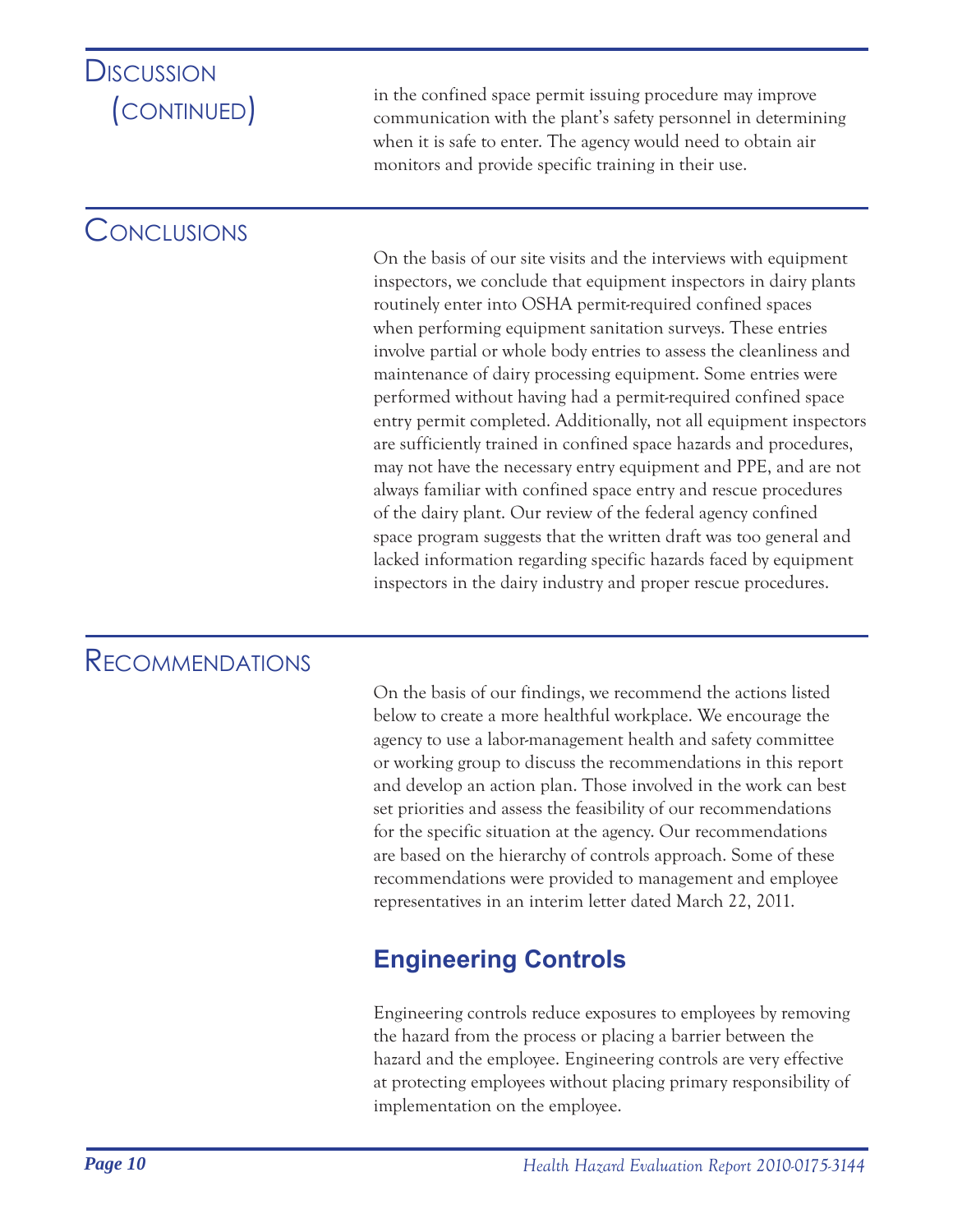### Recommendations (continued)

1. The agency should continue to provide locks to equipment inspectors and promote their use to make sure that lockout/ tagout procedures are enforced during their visits.

#### **Administrative Controls**

Administrative controls are management-dictated work practices and policies to reduce or prevent exposures to workplace hazards. The effectiveness of administrative changes in work practices for controlling workplace hazards is dependent on management commitment and employee acceptance. Regular monitoring and reinforcement are necessary to ensure that control policies and procedures are not circumvented in the name of convenience or production.

- 1. Obtain information about a dairy plant's confined spaces prior to the survey. This may include, but is not limited to, a copy of the plant's written confined space entry program, documentation of recent calibration of the plant's confined space air monitoring equipment, and information on confined space rescue and emergency plans.
- 2. Request that the plant always perform a water rinse after chemically cleaning equipment and before a confined space entry is conducted.
- 3. Treat all confined spaces as permit-required confined spaces.
- 4. Update the agency's written confined space program to include detailed descriptions of the specific hazards that equipment inspectors may encounter in dairy plants and procedures to mitigate these hazards. The program should also have specific information about PPE, air monitoring, rescue procedures, and training pertaining to confined space entry in a dairy plant.
- 5. Make calibrated air monitors available for use by inspectors, and train equipment inspectors in their use.
- 6. Provide yearly training in confined spaces, tailored to the specific hazards typical in dairy plants. Using online resources may be an option considering that equipment inspectors are located across the country. Bannen [2009] provides guidelines and suggestions for developing an effective confined space training program.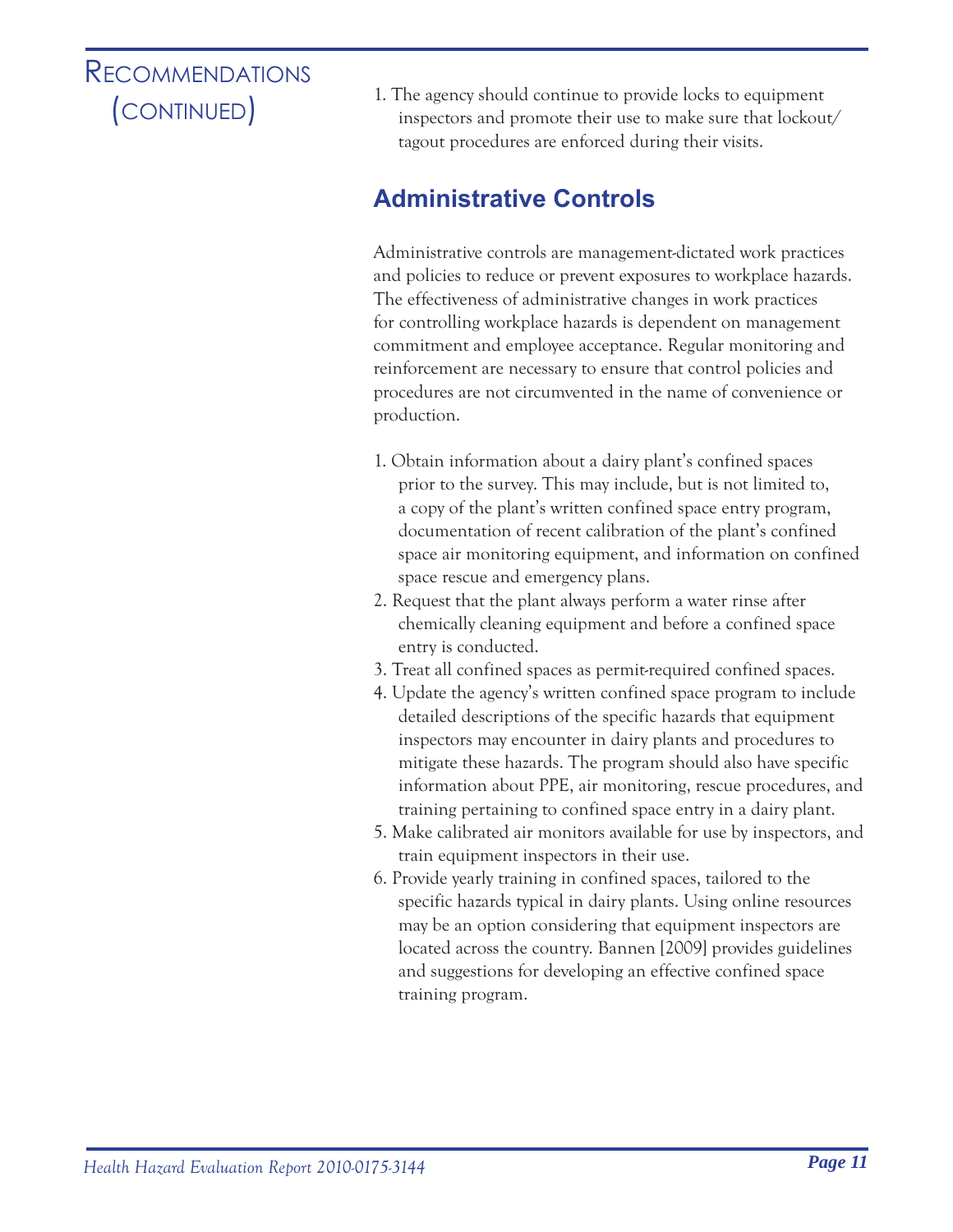## Recommendations

## (continued) **Personal Protective Equipment**

PPE is the least effective means for controlling employee exposures. Proper use of PPE requires a comprehensive program and calls for a high level of employee involvement and commitment to be effective. The use of PPE requires the choice of the appropriate equipment to reduce the hazard and the development of supporting programs such as training, change-out schedules, and medical assessment if needed. PPE should not be relied upon as the sole method for limiting employee exposures. Rather, PPE should be used until engineering and administrative controls can be demonstrated to be effective in limiting exposures to acceptable levels.

- 1. Instruct equipment inspectors to always wear adequate PPE including safety glasses, bump cap, safety boots, and ear protection (if in a noisy environment). Inspectors must follow any other plant PPE requirements during site visits. A bump cap may be used with a chin strap so that it does not fall off the inspector's head into the confined space.
- 2. Use a full-body harness (where required) provided by the federal agency when possible. Always inspect the harness before each entry. NIOSH recommends always wearing a full body harness in any full body entry typical to this industry, which would be considered confined space classes B and C [NIOSH 2011].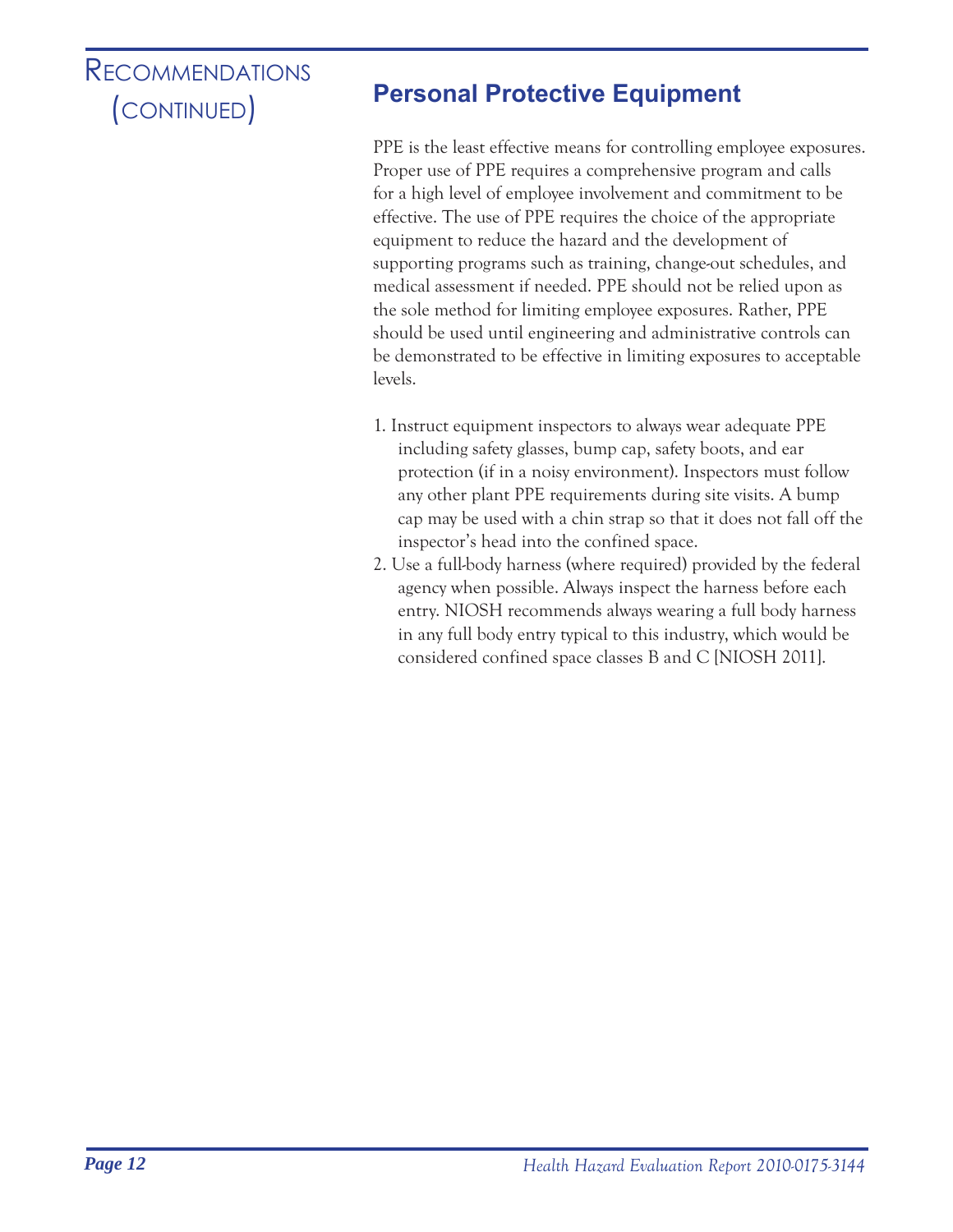### **REFERENCES**

Bannen JW [2009]. Determining confined space training requirements. Occup Health Saf 78(2):52–54.

Cessna J [2011]. Situation and outlook for the U.S. dairy industry. [\[http://www.usda.gov/oce/forum/2010\\_Speeches/Speeches/](http://www.usda.gov/oce/forum/2010_Speeches/Speeches/DairyOutlook2010.pdf) [DairyOutlook2010.pdf](http://www.usda.gov/oce/forum/2010_Speeches/Speeches/DairyOutlook2010.pdf)]. Date accessed: September 2011.

NIOSH [2011]. Confined space criteria for a recommended standard. Cincinnati, OH: U.S. Department of Health and Human Services, Centers for Disease Control and Prevention, National Institute for Occupational Safety and Health, DHEW (NIOSH) Publication No. 80-106. [\[http://www.cdc.gov/niosh/80-106.html](http://www.cdc.gov/niosh/80-106.html)]. Date accessed: September 2011.

OSHA [2011a]. Safety and health topics: confined spaces. [\[http://](http://www.osha.gov/SLTC/confinedspaces/index.html) [www.osha.gov/SLTC/confinedspaces/index.html](http://www.osha.gov/SLTC/confinedspaces/index.html)]. Date accessed: September 2011.

OSHA [2011b]. OSHA field safety and health manual. [[http://](householdproducts.nlm.nih.gov/) [www.osha.gov/OshDoc/Directive\\_pdf/ADM\\_04-00-001.pdf\].](householdproducts.nlm.nih.gov/) Date accessed: September 2011.

OSHA [2011c]. Elevator industry employees working in and around pits and equipment. Standard interpretation of August 19, 1994, from John B. Miles, Director Directorate of Compliance Programs, Occupational Safety and Health Administration, to Edward A. Donoghue Associates, Inc.

Schmidt RH [2011]. Institute of Food and Agricultural Sciences, University of Florida. [[http://www.gaps.cornell.edu/Weblinks/](http://www.gaps.cornell.edu/Weblinks/Sanitizing_Equipment_Florida.pdf) [Sanitizing\\_Equipment\\_Florida.pdf\]](http://www.gaps.cornell.edu/Weblinks/Sanitizing_Equipment_Florida.pdf). Date accessed: September 2011.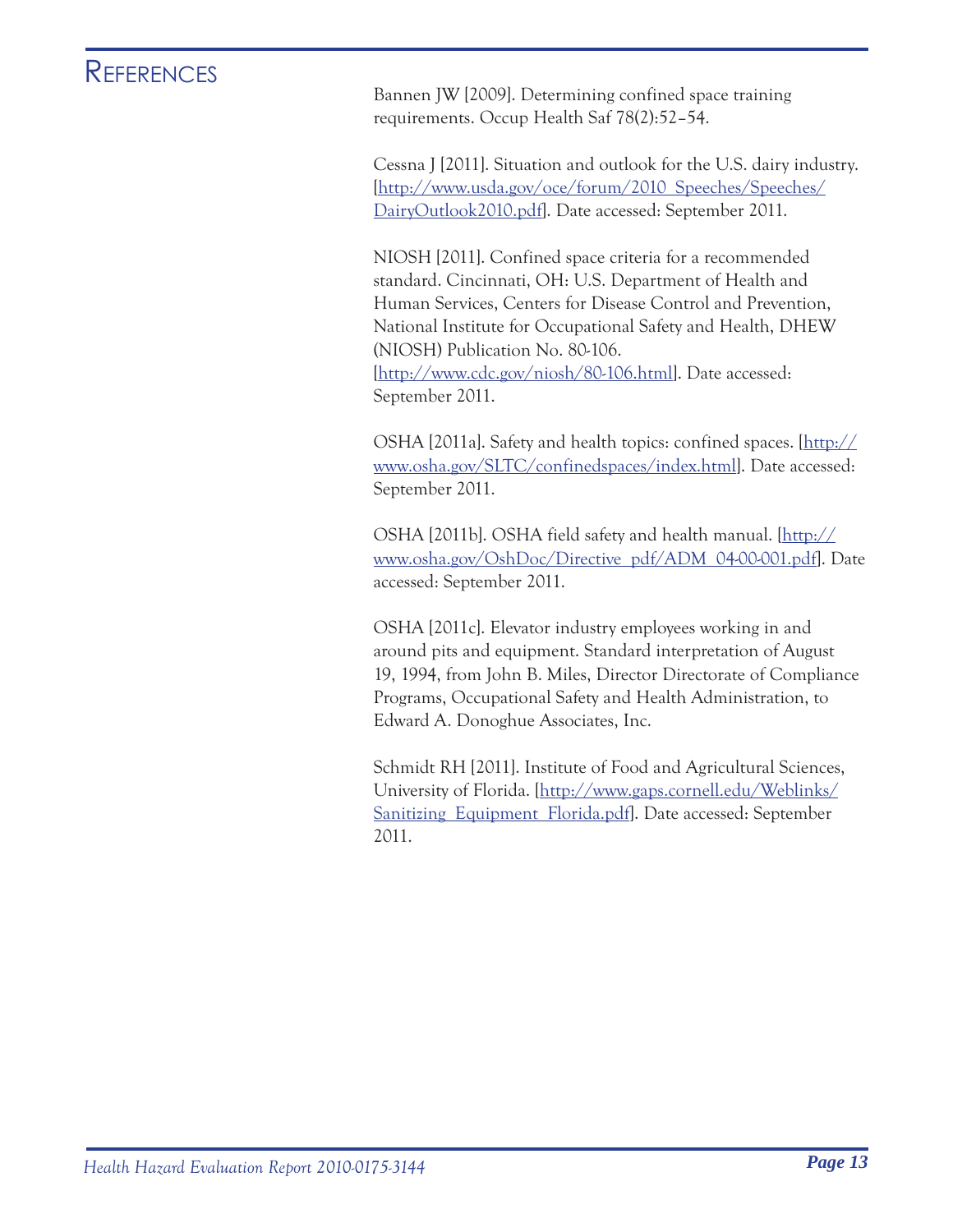**This page left intentionally blank**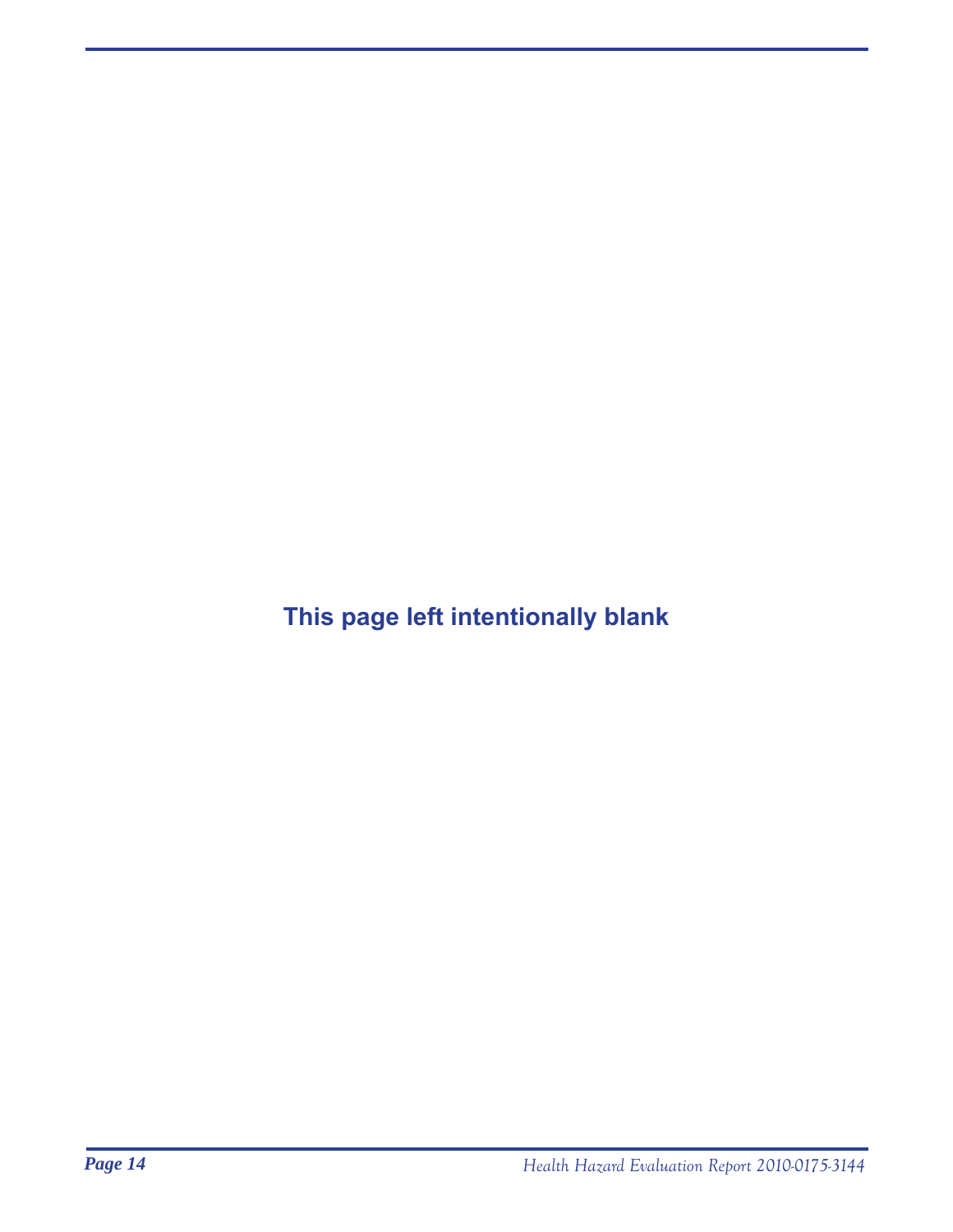## Acknowledgments and

Availability of Report The Hazard Evaluations and Technical Assistance Branch (HETAB) of the National Institute for Occupational Safety and Health (NIOSH) conducts field investigations of possible health hazards in the workplace. These investigations are conducted under the authority of Section 20(a)(6) of the Occupational Safety and Health Act of 1970, 29 U.S.C. 669(a)(6) which authorizes the Secretary of Health and Human Services, following a written request from any employer or authorized representative of employees, to determine whether any substance normally found in the place of employment has potentially toxic effects in such concentrations as used or found. HETAB also provides, upon request, technical and consultative assistance to federal, state, and local agencies; labor; industry; and other groups or individuals to control occupational health hazards and to prevent related trauma and disease.

> Mention of any company or product does not constitute endorsement by NIOSH. In addition, citations to websites external to NIOSH do not constitute NIOSH endorsement of the sponsoring organizations or their programs or products. Furthermore, NIOSH is not responsible for the content of these websites. All Web addresses referenced in this document were accessible as of the publication date.

This report was prepared by Diana M. Ceballos and Scott E. Brueck of HETAB, Division of Surveillance, Hazard Evaluations and Field Studies. Health communication assistance was provided by Stefanie Evans. Editorial assistance was provided by Ellen Galloway. Desktop publishing was performed by Greg Hartle.

Copies of this report have been sent to employee and management representatives at the federal agency, the two dairy plants evaluated, and the Occupational Safety and Health Administration National Office. This report is not copyrighted and may be freely reproduced. The report may be viewed and printed at [http://](http://www.cdc.gov/niosh/hhe/) [www.cdc.gov/niosh/hhe/](http://www.cdc.gov/niosh/hhe/). Copies may be purchased from the National Technical Information Service at 5825 Port Royal Road, Springfield, Virginia 22161.